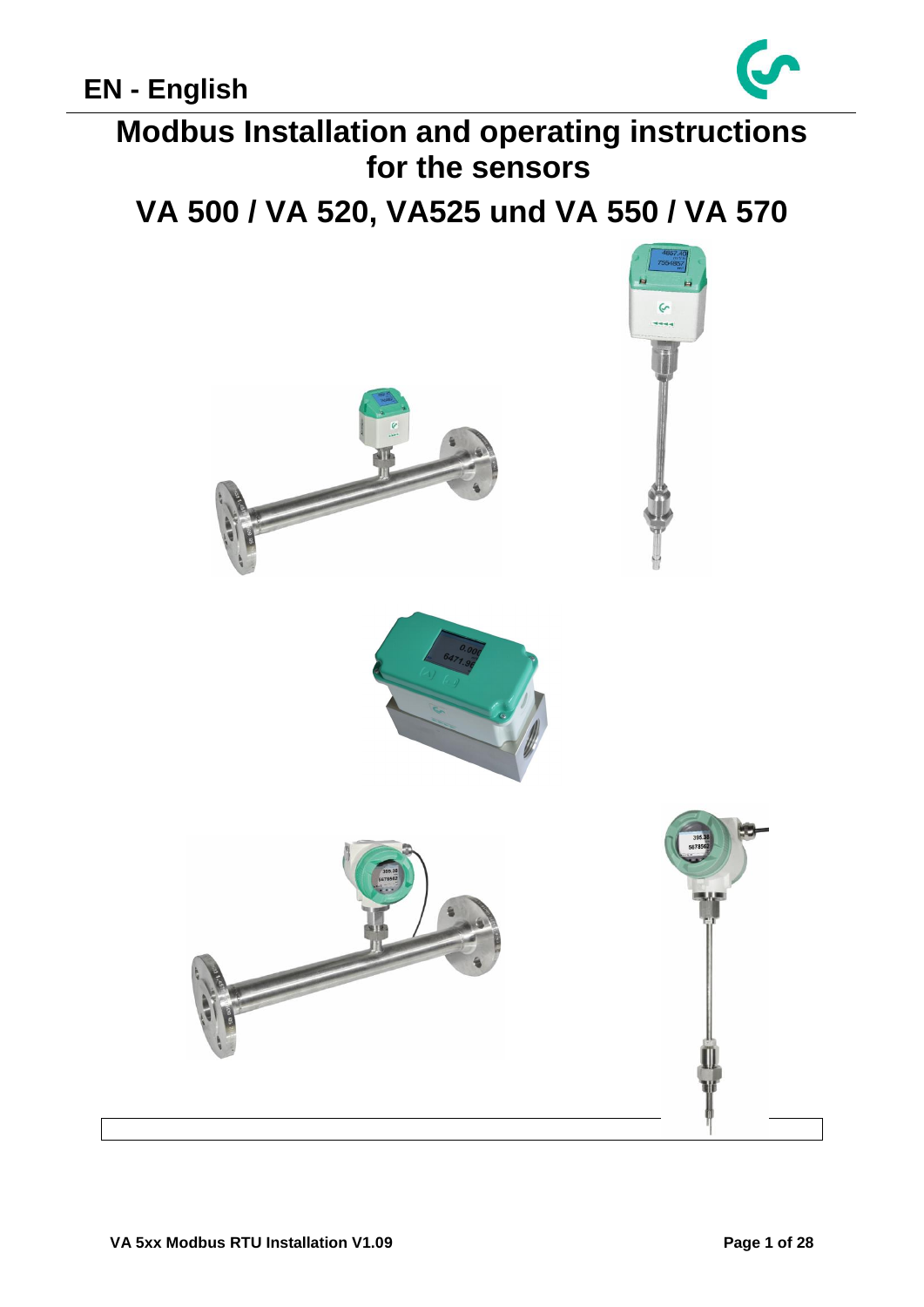## <span id="page-1-0"></span>**I. Foreword**

Dear customer,

.

thank you very much for deciding in favour of the VA 500 / VA 520 / VA 525 /VA 550 / VA570. Please read this installation and operation manual carefully before mounting and initiating the device and follow our advice. A riskless operation and a correct functioning of the VA 500 / VA 520 / VA 525 / VA 550 / VA570 are only guaranteed in case of careful observation of the described instructions and notes



## **Geschäftsstelle Süd/Sales Office South**

Zindelsteiner Str. 15 D-78052 VS-Tannheim Tel.: +49 (0) 7705 978 99 0 Fax: +49 (0) 7705 978 99 20 Mail: info@cs-instruments.com Web: http://www.cs-instruments.com

## **Geschäftsstelle Nord/Sales Office North**

Am Oxer 28c D-24955 Harrislee Tel.: +49 (0) 461 700 20 25 Fax: +49 (0) 461 700 20 26 Mail: info@cs-instruments.com Web: http://www.cs-instruments.com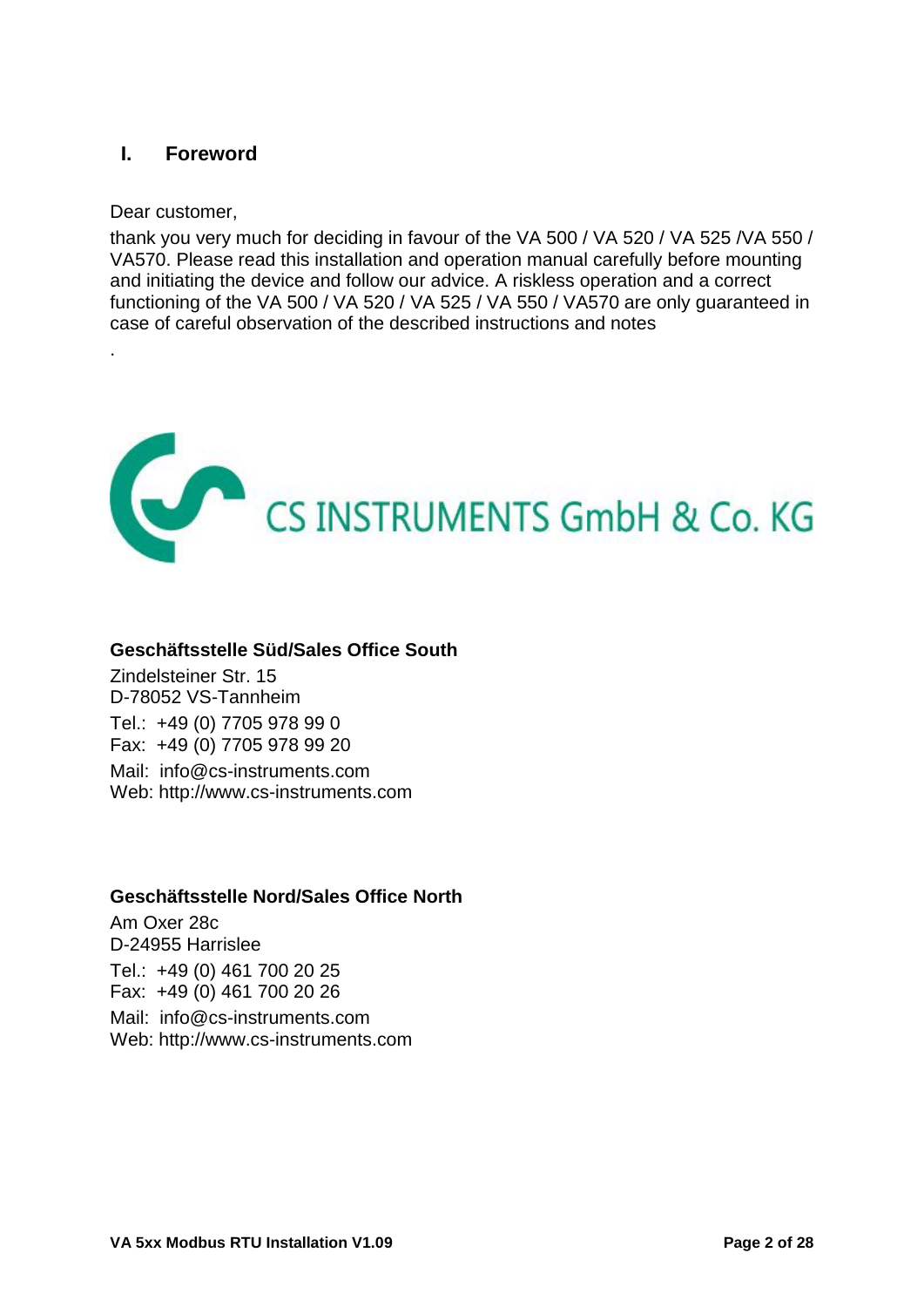# <span id="page-2-0"></span>**II. Table of Content**

| I.           | <b>Foreword</b>                                                                          | $\mathbf{2}$                       |
|--------------|------------------------------------------------------------------------------------------|------------------------------------|
| Н.           | <b>Table of Content</b>                                                                  | 3                                  |
| 1            | <b>Instructions</b>                                                                      | 4                                  |
|              | <b>Definition and abbreviation</b><br>1.1                                                | 4                                  |
|              | 1.2<br><b>References</b>                                                                 | 4                                  |
| $\mathbf{2}$ | <b>Technical data Modbus VA 5xx</b>                                                      | 5                                  |
|              | VA 5xx MODBUS RTU specificationn<br>2.1                                                  | 5                                  |
|              | 2.1<br><b>General Modbus Information</b>                                                 | 5                                  |
|              | 2.1.1<br>Serial transmission modes (RTU)                                                 | 5                                  |
| 3            | <b>Installation</b>                                                                      | 6                                  |
|              | RS485 Bus Wiring (Modbus RTU) - VA 500 / VA520<br>3.1                                    | $6\phantom{1}6$                    |
|              | Termination VA 500 / VA 520<br>3.1.1<br>3.1.2<br><b>Bias</b>                             | $6\phantom{1}6$<br>$6\phantom{1}6$ |
|              | RS485 Bus Verdrahtung (Modbus RTU) - Anschlussplan VA 550 / VA570<br>3.2                 | $\overline{\mathbf{7}}$            |
|              | Termination VA 550 / VA 570<br>3.2.1<br>3.2.2<br><b>Bias</b>                             | $\overline{7}$<br>$\overline{7}$   |
|              |                                                                                          |                                    |
| 4            | <b>Modbus RTU communication settings</b>                                                 | 8                                  |
|              | <b>Accessing and changing Modbus settings</b><br>4.1                                     | 8                                  |
|              | 4.2<br><b>Modbus RTU communication settings</b>                                          | 8                                  |
| 5            | <b>Modbus TCP</b>                                                                        | 8                                  |
| 6            | <b>Modbus addressing model</b>                                                           | 9                                  |
|              | <b>Function Code 3 (Read holding register)</b><br>6.1                                    | 9                                  |
|              | 6.2<br><b>Function code 16 (Write multiple registers)</b>                                | 10                                 |
| $\mathbf{7}$ | <b>Modbus Holding Register</b>                                                           | 11                                 |
|              | Basic Values Register (11000)<br>7.1                                                     | 11                                 |
|              | 7.2<br>Values register (10011500)                                                        | 12                                 |
|              | 7.3<br>Device settings register                                                          | 22                                 |
|              | Modbus Settings<br>7.3.1<br>(20012005)<br>7.3.2<br><b>Display Settings</b><br>(20072009) | 22<br>22                           |
|              | 7.3.3<br><b>Device Settings</b><br>(20212063)                                            | 23                                 |
|              | 7.4<br><b>Gas names</b>                                                                  | 26                                 |
|              | 7.5<br><b>MBus Register</b>                                                              | 27                                 |
|              | 7.6<br>Data format test register (64001 64003)                                           | 27                                 |
|              | 7.7<br>Unit Index table                                                                  | 28                                 |
| 8            | <b>Appendix</b>                                                                          | 28                                 |
|              | 8.1<br><b>APPENDIX A - Exception codes</b>                                               | 28                                 |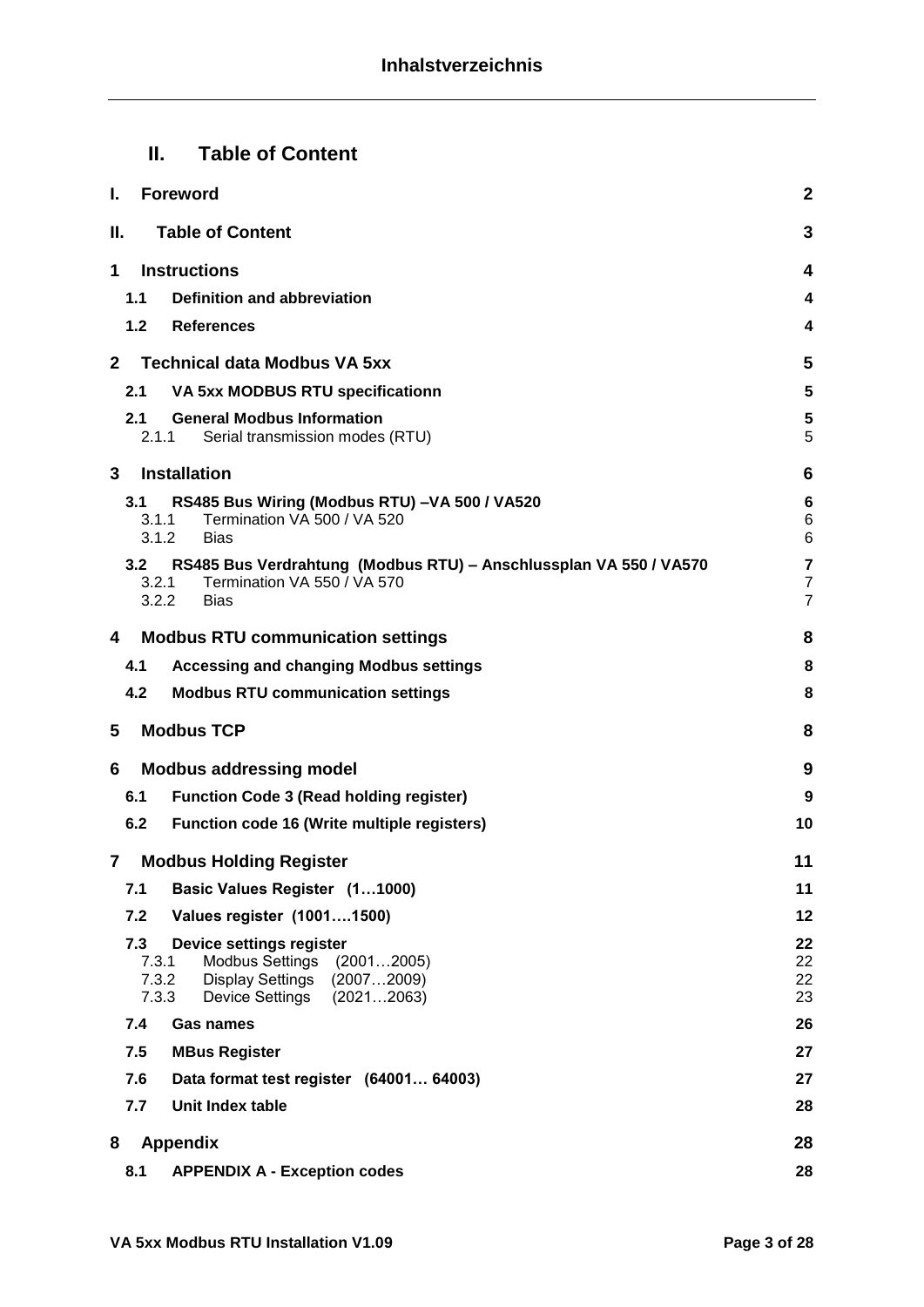# <span id="page-3-0"></span>**1 Instructions**

This manual is intended to provide instructions for the installation and use of the VA 5xx MODBUS function. The VA 5xx MODBUS function can let the MODBUS master device to read out the online measurement values.

This manual is not intended to be a complete tutorial on the MODBUS RTU protocol, and it is assumed the end user already has a general working knowledge of MODBUS RTU Communications, especially in respect of master station configuration and operation. However an overview is included in the following section to explain some of the fundamental aspects of the protocol.

### **1.1 Definition and abbreviation**

<span id="page-3-1"></span>

| <b>CRC</b>           | <b>Cyclic Redundancy Check</b>                                                                                                                                                    |
|----------------------|-----------------------------------------------------------------------------------------------------------------------------------------------------------------------------------|
|                      | Used for error-checking in MODBUS RTU. See appendix                                                                                                                               |
| <b>Modbus Master</b> | A MODBUS device, which is able to access data in one or more connected<br><b>MODBUS</b> slaves                                                                                    |
| <b>Modbus Slave</b>  | A MODBUS device, which is able to respond to requests from a<br>single MODBUS master                                                                                              |
| Modbus Address       | Throughout this document the following notation is used to<br>address<br>MODBUS RTU registers see chapter 8<br>Addressing: Holding Register 1009 is addressed in messages by 1008 |
| <b>PDU</b>           | MODBUS protocol data unit                                                                                                                                                         |
| <b>ADU</b>           | MODBUS application data unit                                                                                                                                                      |
| <b>MBAP</b>          | <b>MODBUS</b> application protocol                                                                                                                                                |
| RS485                | Refers to the 2-wire communication standard defined by<br>EIA/TIA-485. (Physical layer)                                                                                           |
| Ethernet             |                                                                                                                                                                                   |

### **1.2 References**

- <span id="page-3-2"></span>1. MODBUS over Serial Line Specification and Implementation Guide V1.02 modbus.org 2006 Dec 20
- 2. MODBUS APPLICATION PROTOCOL SPECIFICATION V1.1b modbus.org 2006 Dec 28
- 3. MODBUS Messaging on TCP/IP implementation Guide V1.0b 2006 Oct 34
- 4. Instruction manuals VA 5xx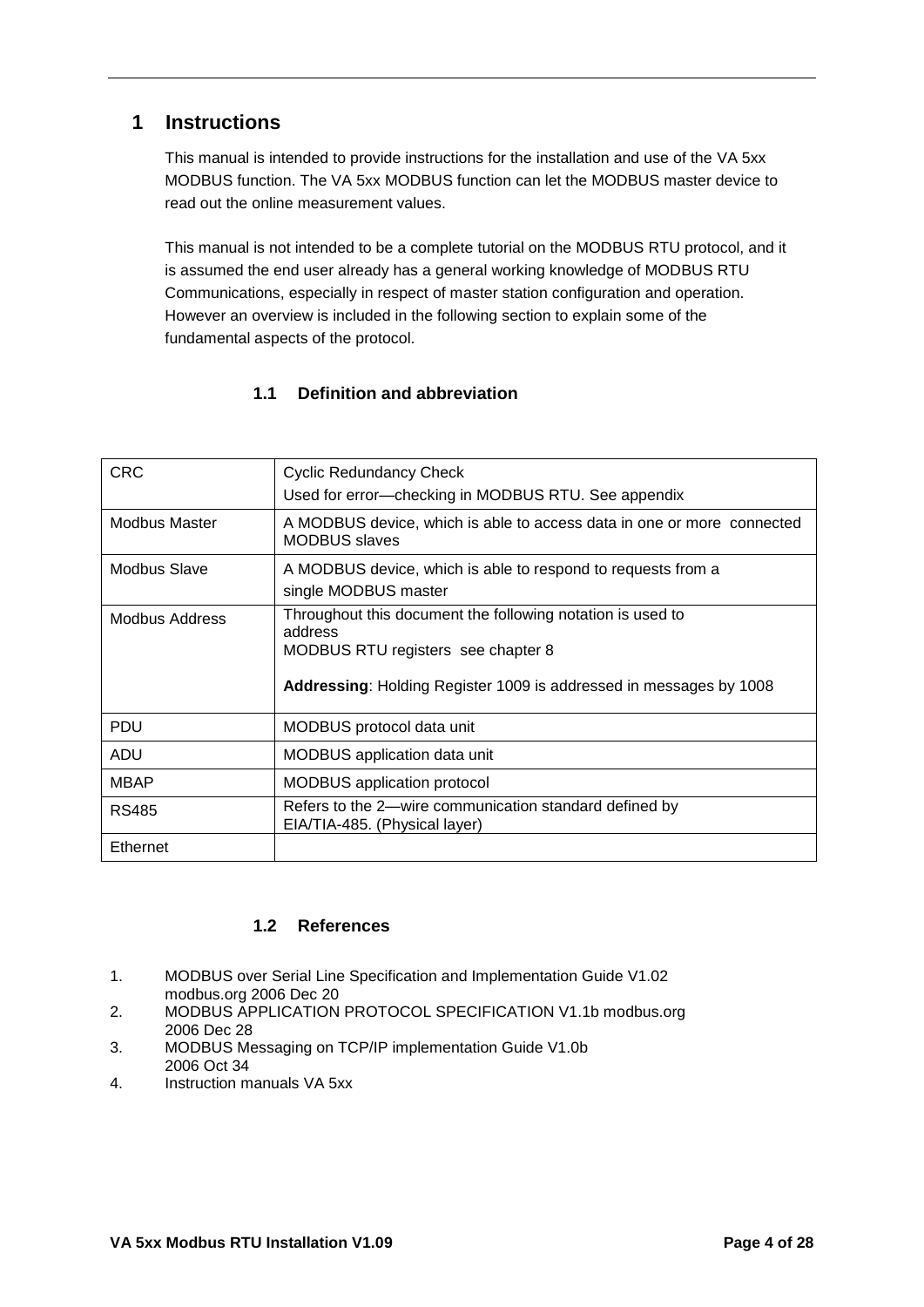# <span id="page-4-1"></span><span id="page-4-0"></span>**2 Technical data Modbus VA 5xx**

## **2.1 VA 5xx MODBUS RTU specificationn**

| Device type                 | Slave                                                  |
|-----------------------------|--------------------------------------------------------|
| <b>Baud Rates</b>           | 1200,2400, 4800, 9600, 19200, 38400, 57600, 115200 bps |
| Device address range        | 1247                                                   |
| <b>Electrical Interface</b> | <b>RS485, 2 wire</b>                                   |
| Protocol                    | <b>RTU</b>                                             |
| Supported function code     | read holding register<br>3                             |
|                             | write multiple register<br>16                          |
| <b>Broadcast</b>            | No.                                                    |
| Standard                    | Modbus over serial line V1.02                          |

### <span id="page-4-2"></span>**2.1 General Modbus Information**

The VA5xx Modbus module complies with the Modbus serial line protocol [Reference 1]. Among other things, this implies **a master-slave** protocol at level 2 of the OSI model. One node (the master) issues explicit commands to one of the ,,sIave"-nodes and processes responses. Slave nodes will not transmit data without a request from the master node, and do not communicate with other slaves.

Modbus is a mono **master system**, which means that only one **master** can be connected at the time.

### <span id="page-4-3"></span>**2.1.1 Serial transmission modes (RTU)**

The VA 5xx Modbus mode support only one serial transmission modes; the RTU mode. The transmission mode defines the bit contents of message fields transmitted serially on the line. It determines how information is packed into the message fields and decoded.

The transmission mode and serial port parameters must be the same for all devices on a Modbus serial line.

**RTU mode** Modbus Application Data Unit (ADU) frame is shown below, and is valid for both requests and responses.

| Slave address | <b>Function code</b> |                       | CRC     |
|---------------|----------------------|-----------------------|---------|
| bvte          | 'byte                | 0 up to $252$ byte(s) | 2 bytes |

#### **Table 1**

Further details of the Modbus protocol can be found in Reference 1 and 2.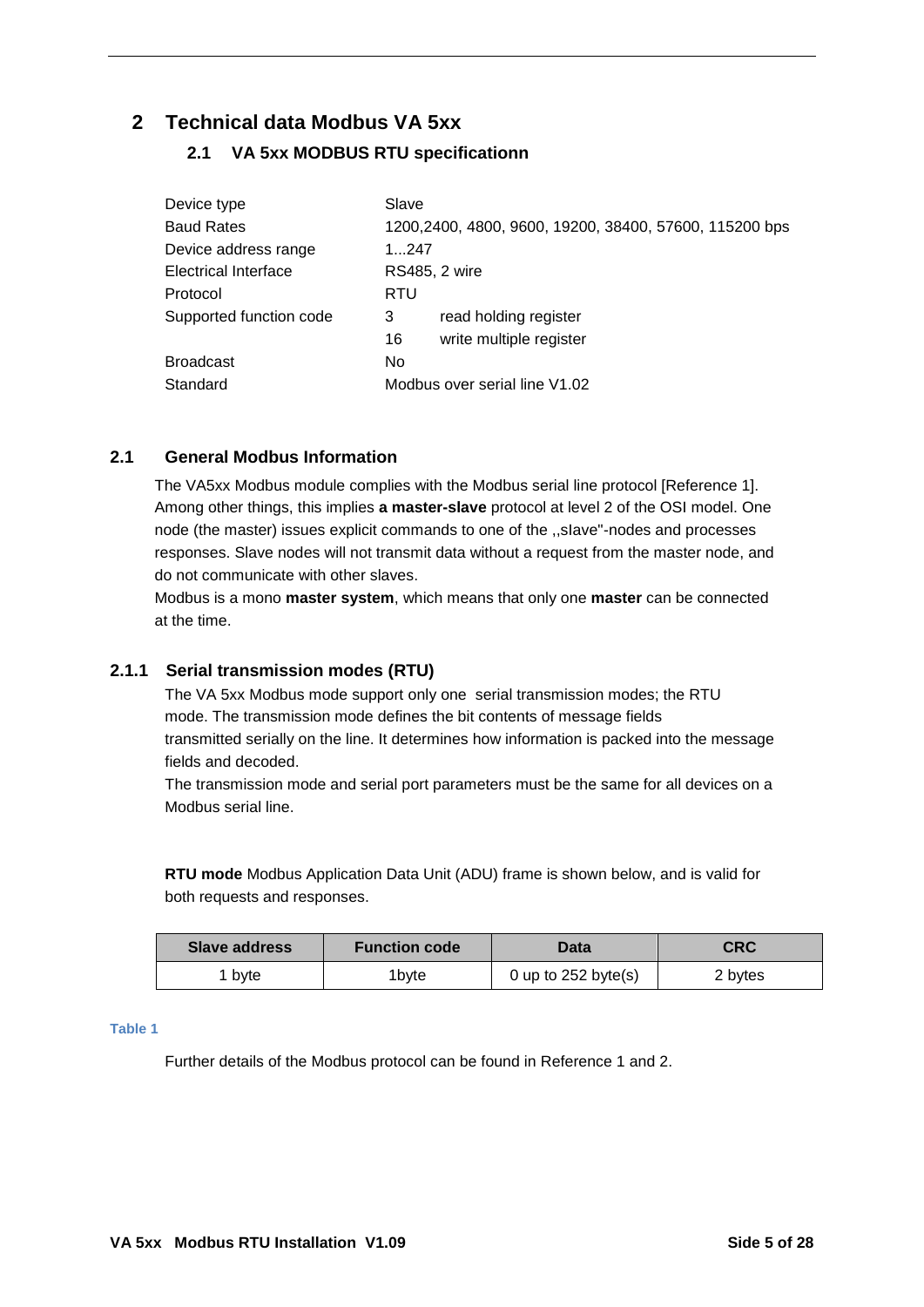# <span id="page-5-0"></span>**3 Installation**

### <span id="page-5-1"></span>**3.1 RS485 Bus Wiring (Modbus RTU) –VA 500 / VA520 / VA 525**



### <span id="page-5-2"></span>**3.1.1 Termination VA 500 / VA 520 / VA 525**

Note: In case the VA 500 / VA 520 / VA 525 is the last device in the RS485 network then a termination is required. To be done either with

- a.) Internal DIP Switch
- b.) 120R between (between Pin 2 and Pin 4) of connector plug A

### <span id="page-5-3"></span>**3.1.2 Bias**

In order to avoid undefined bus levels, at any location on the bus, a bias network, one resistor to VCC (Modbus A) as well as to GND (Modbus B), has to be used.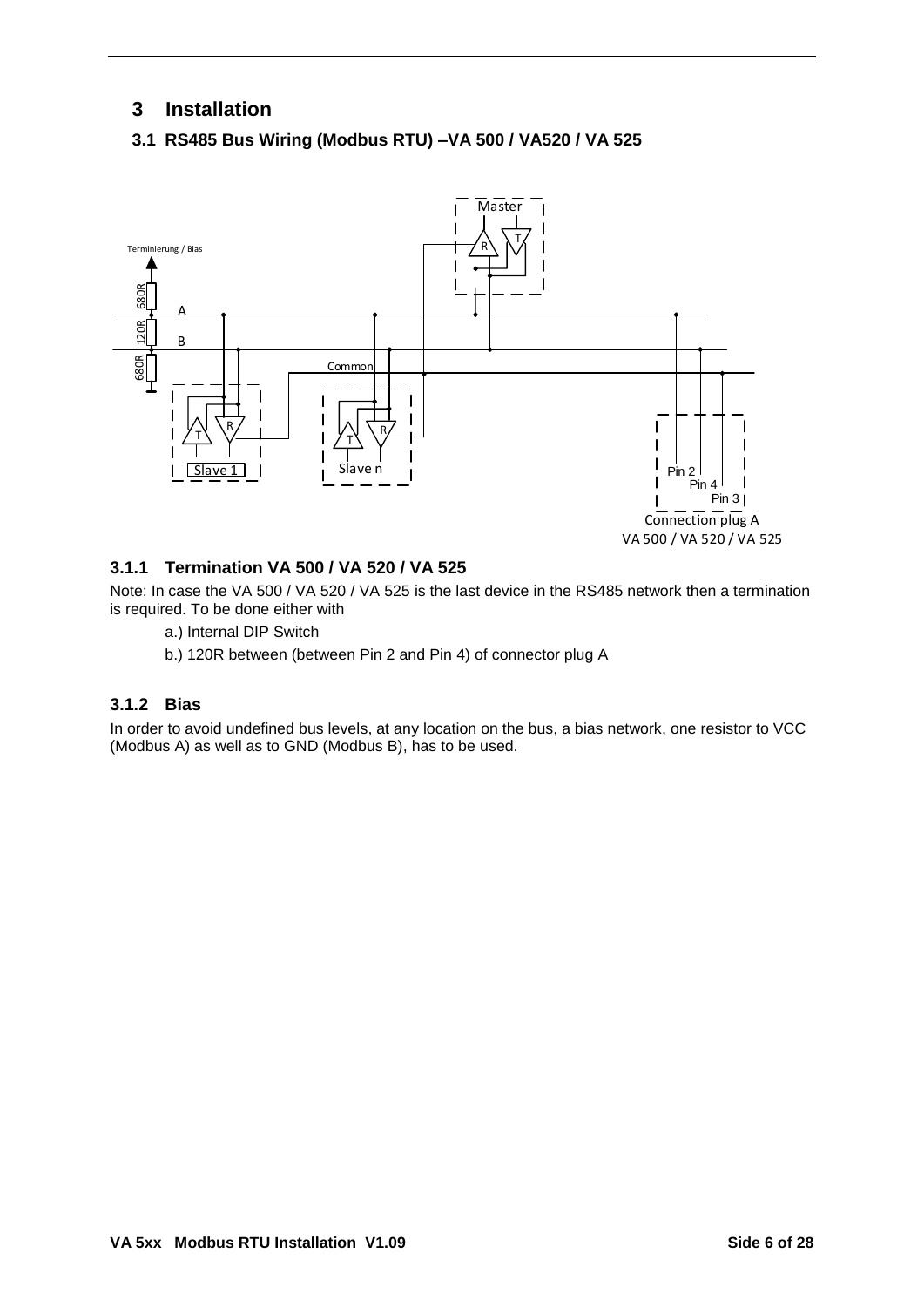### <span id="page-6-0"></span>**3.2 RS485 Bus Verdrahtung (Modbus RTU) – Anschlussplan VA 550 / VA570**



### <span id="page-6-1"></span>**3.2.1 Termination VA 550 / VA 570**

In case the VA 550 / VA 570 is the last device in the RS485 network then a termination with 120R between (between Pin 1 and Pin 3) at connector X2 is necessary.

### <span id="page-6-2"></span>**3.2.2 Bias**

In order to avoid undefined bus levels, at any location on the bus, a bias network, one resistor to VCC (Modbus A) as well as to GND (Modbus B), has to be used.

#### Bus cable:

Only cables according to the recommendations of EIA 485 standard should be used. A maximum of 64 devices may be connected to one segment. The bus cable must be laid at a distance of at least 20 cm from other cables. It should be laid in a separate, conductive, and earthed cable trunking. It must be ensured that no potential differences occur between the individual devices on the bus.

#### **3.3 Cable specification:**

| Impedance:      | 135 - 165 Ohm @ 3 to 20 Mhz                              |
|-----------------|----------------------------------------------------------|
| Cable capacity: | $<$ 30pF/m                                               |
| Cable diameter: | $> 0.64$ mm                                              |
| Cross section:  | > 0.34 mm2, conforms to AWG 22                           |
| Loop resistance | < 110 Ohm per km                                         |
| Screening:      | Cu shielding braid or shielding braid and shielding foil |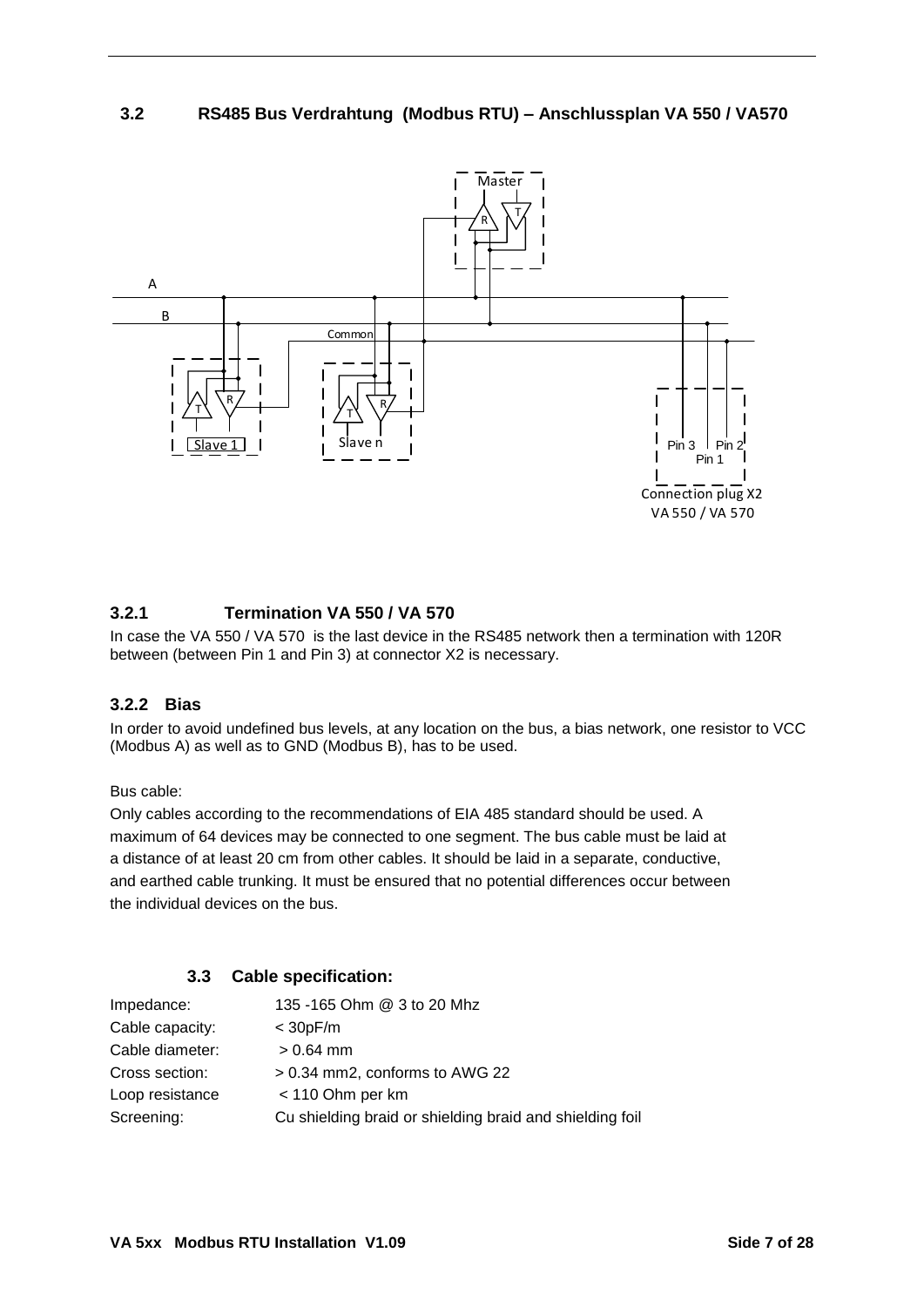# <span id="page-7-0"></span>**4 Modbus RTU communication settings**

Before communication with the master, baudrate, address, and framing must be defined

### **4.1 Accessing and changing Modbus settings**

<span id="page-7-1"></span>The Modbus communication settings could be changed by using either the PC service software from CS Instruments or by sensors with display in the Modbus setup menu.

#### **Note:**

It is recommended **NOT** to use the default address in a multi-slave network. It is of great importance to ensure at the time of the procedure of device addressing, that there is not two devices with the same address. In such a case, an abnormal behaviour of the whole serial bus can occur, the master being then in the impossibility to communicate with all present slaves on the bus.

<span id="page-7-2"></span>

| Device type             | Slave                                                   |
|-------------------------|---------------------------------------------------------|
| <b>Baud Rates</b>       | 1200, 2400, 4800, 9600, 19200, 38400, 57600, 115200 bps |
| Device address range    | 1247                                                    |
| Electrical Interface    | <b>RS485, 2 wire</b>                                    |
| Protocol                | RTU                                                     |
| Supported function code | 3<br>read holding register                              |
|                         | write multiple register<br>16                           |
| <b>Broadcast</b>        | No.                                                     |
| Standard                | Modbus over serial line V1.02                           |

### **4.2 Modbus RTU communication settings**

# <span id="page-7-3"></span>**5 Modbus TCP**

Modbus communication requires the establishment of a TCP connection between a client (e.g. PC) and the sensor. The TCP port 502 reserved for Modbus is normally used for communication. However, the user can also configure a different port number.

If a firewall is arranged between sensor and client, it must be ensured that the configured TCP port is enabled.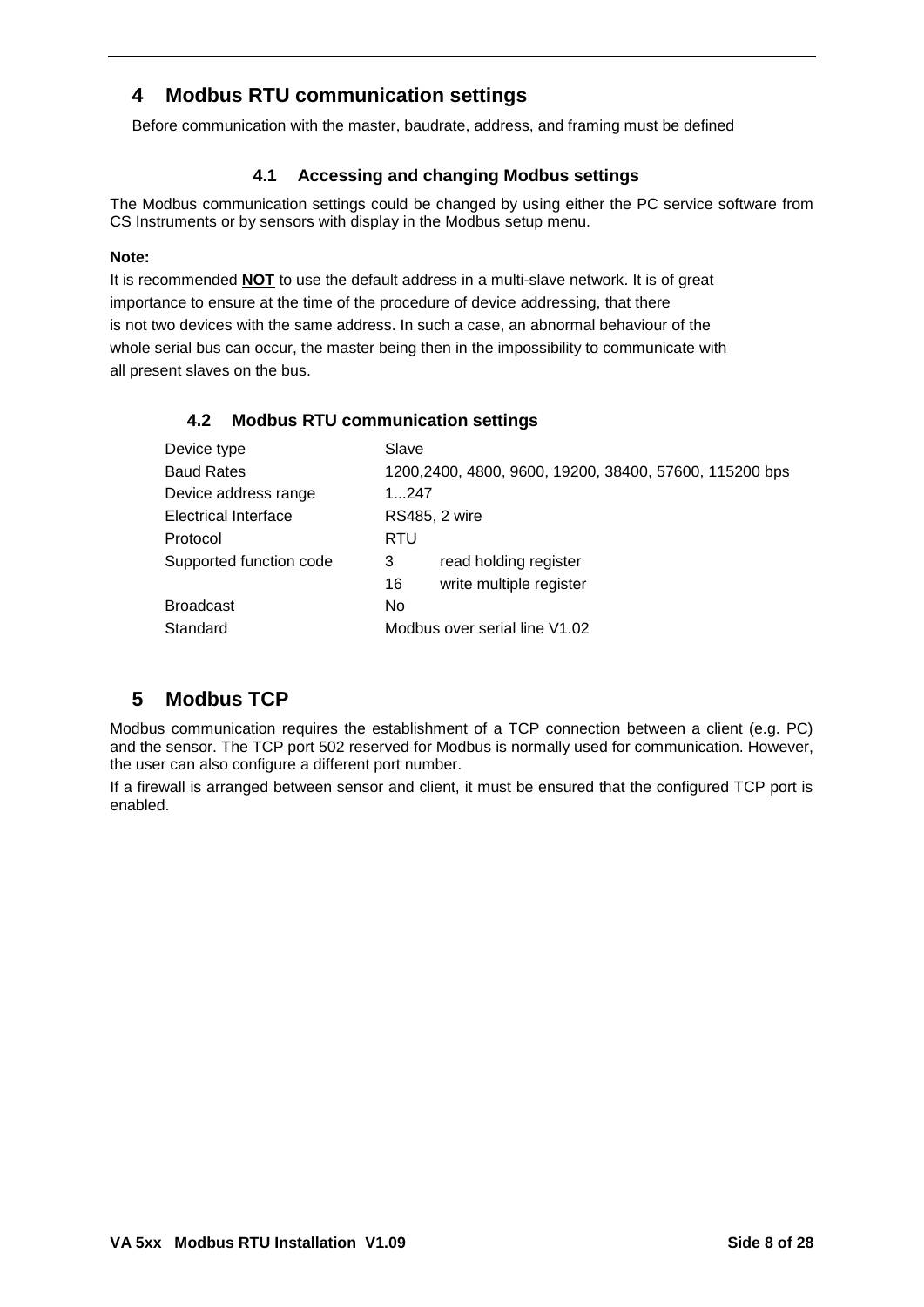# <span id="page-8-0"></span>**6 Modbus addressing model**

The VA 5xx RS485 Modbus allows read/write access according chapter 8 Not defined registers are not accessible / not supported.

#### **Byte Order**:

The size of each Modbus-register is 2 Byte. For a 32 bit value two Modbus register will be read out by the VA 5xx. Accordingly for a 16bit Value only one register is read.

Data format VA 5xx:

Single Word **Double Word** 

| $18 =$     | 00      | HByte LByte<br>12 |               |                 |                                 | <b>HWord</b><br>HByte LByte HByte LByte |    | LWord |               |
|------------|---------|-------------------|---------------|-----------------|---------------------------------|-----------------------------------------|----|-------|---------------|
| Data Order | 1. Byte | 2. Byte           |               | $29235175522 =$ |                                 | AE                                      | 41 | 56    | 52            |
| A(AB)      | 00      | $12 \,$           | Big endian    | Data Order      | 1. Byte 2. Byte 3. byte 4. Byte |                                         |    |       |               |
| B(BA)      | 12      | 00                | Little endian | A-B-C-D         | AE                              | 41                                      | 56 | 52    | Big endian    |
|            |         |                   |               | $D-C-B-A$       | 52                              | 56                                      | 41 | AE.   | Little endian |
|            |         |                   |               | B-A-D-C         | 41                              | AE                                      | 52 | 56    |               |
|            |         |                   |               | $C-D-A-B$       | 56                              | 52                                      | AE | 41    |               |

For verification of a correct data format please read out register 64000 or 64004.Result should be: Register 64000: Long Integer Value =1 000 000 Register 64002: Float Value = 1 000 000.0

### **6.1 Function Code 3 (Read holding register)**

#### <span id="page-8-1"></span>**General exceptions:**

- Requesting less than 1 or more than 125 registers => Exception 3 (Illegal data value)
- Requesting more than max. message size (27 registers) => Exception 2(Illegal data address)
- Requesting data out of defined range of registers chapter 8 => Exception 2 (Illegal data address)

#### **Application exceptions**:

• Application errors => Exception 4 (Slave device error)

Holes/register alignment:

• The read command always returns data if no exception is given. Bad start/end alignment will result in only parts of the data item being read.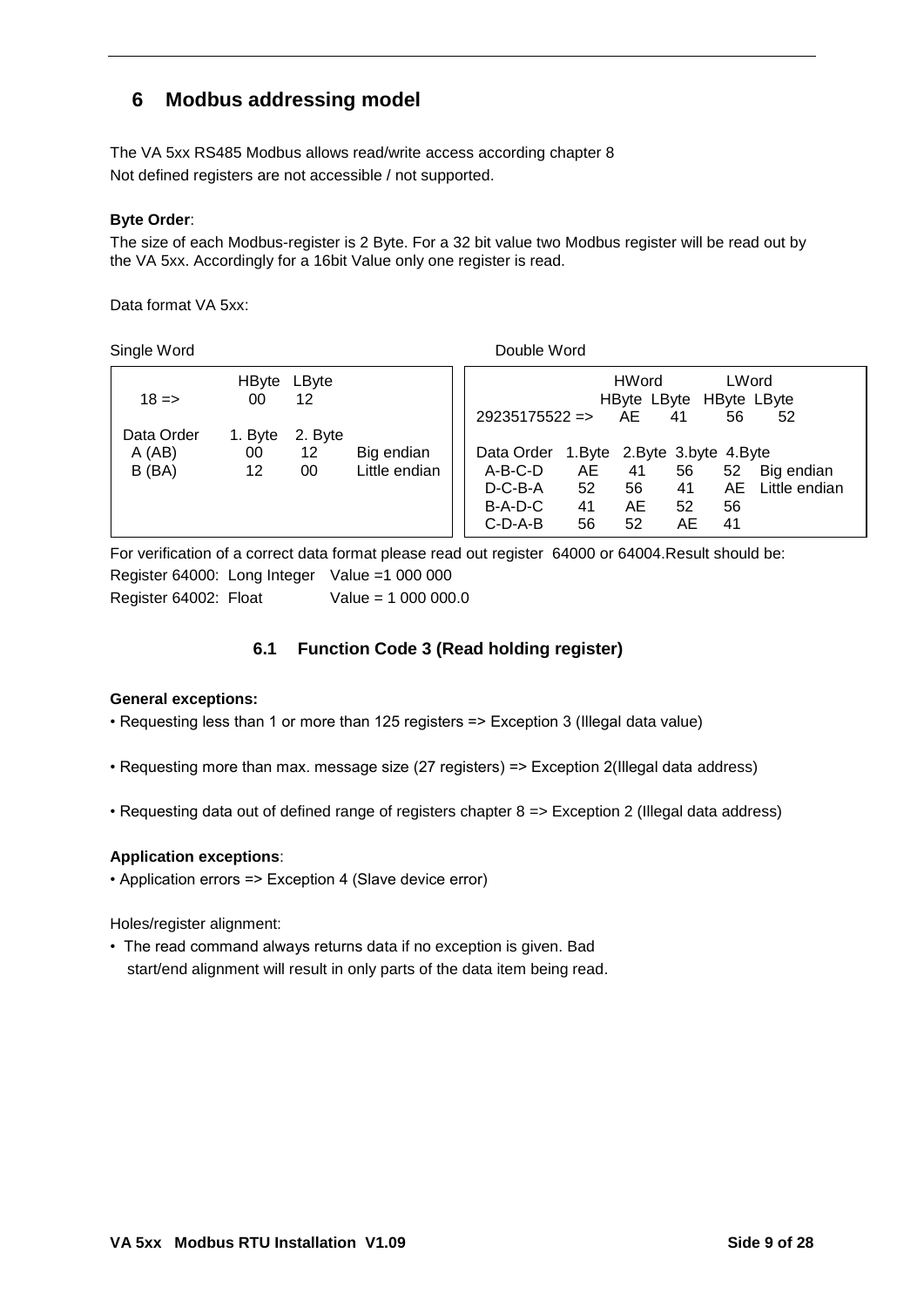### **6.2 Function code 16 (Write multiple registers)**

<span id="page-9-0"></span>In general, only status register (register 2001 – 2064) are writable.

#### **General exceptions:**

- Writing less than 1 or more than 63 registers => Exception 3 (Illegal data value)
- If Byte Count is not exactly 2 times NoOfRegisters => Exception 3 (Illegal data value)
- Exceeding max. message size (27 registers) => Exception 2 (Illegal data address)
- Writing data out of defined register range chapter 8 =>Exception 2 (Illegal data address)

#### **Application exceptions:**

- Application errors => Exception 4 (Slave device error)
- Application errors include writing to ReadOnIy holding registers

#### **Holes / register alignment:**

- If start-address is not the start of a mapped holding register => Exception 2 (Illegal data address)
- Writing to holes is allowed (ie ignored and no exception occurs) except for the condition described above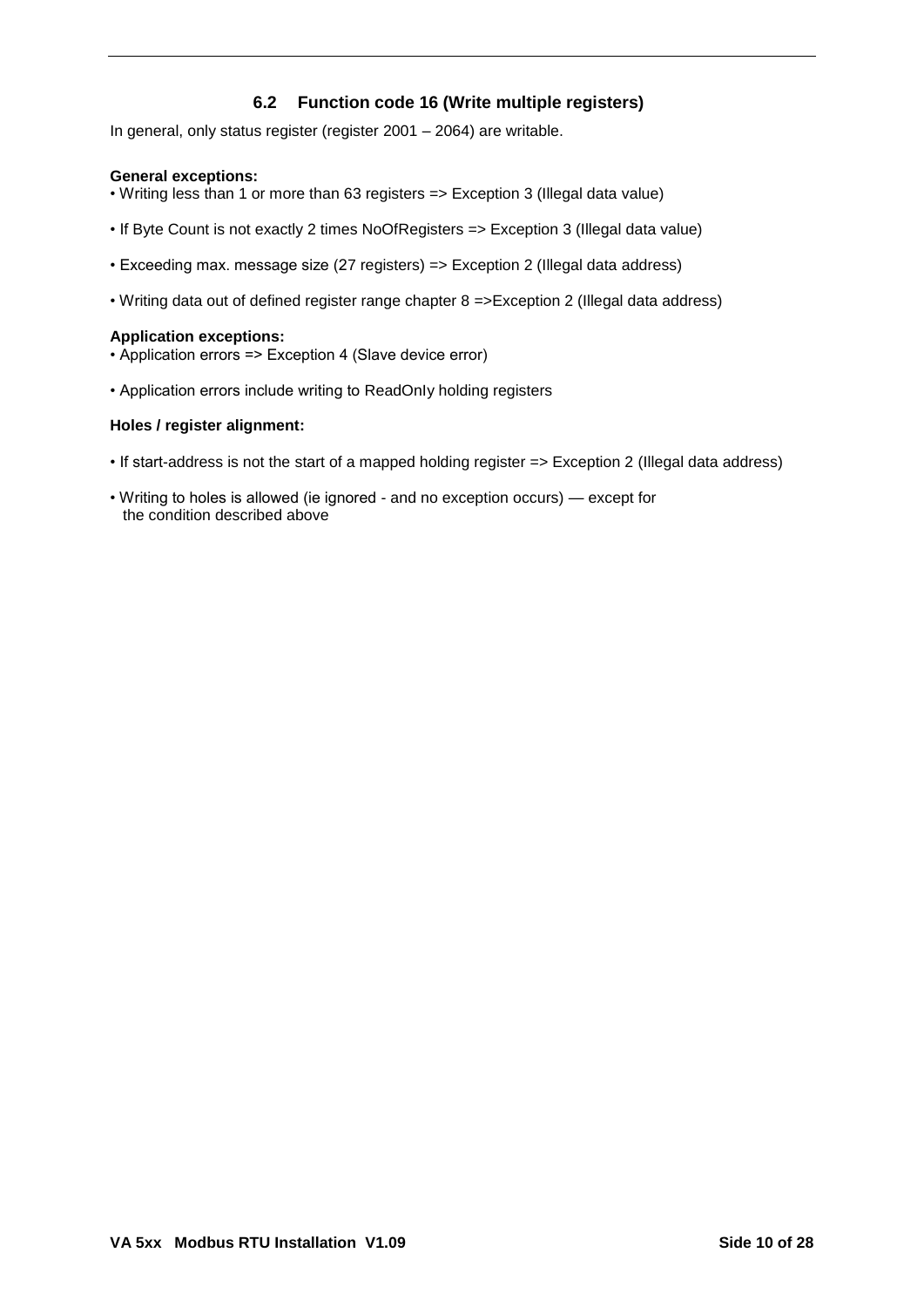# <span id="page-10-1"></span><span id="page-10-0"></span>**7 Modbus Holding Register 7.1 Basic Values Register (1…1000)**

| <b>Modbus</b><br><b>Register</b> | <b>Modbus</b><br><b>Address</b> | No.of<br><b>Byte</b>    | Data Type          | <b>Description</b>                                   | <b>Default</b><br><b>Setting</b> | <b>Read</b><br><b>Write</b> | <b>Unit /Comment</b>                                                                                                                                        |
|----------------------------------|---------------------------------|-------------------------|--------------------|------------------------------------------------------|----------------------------------|-----------------------------|-------------------------------------------------------------------------------------------------------------------------------------------------------------|
| 1                                | $\mathbf 0$                     | $\overline{\mathbf{4}}$ | UInt32             | Serial Number                                        | 0                                | $\mathsf{R}$                |                                                                                                                                                             |
| 3                                | $\overline{2}$                  | $\overline{\mathbf{4}}$ | Ulnt32             | Software Version                                     | 0                                | R.                          | sprintf(str,"%u.%02u",hw>>16,hw&0<br>$x$ ffff $)$ ;                                                                                                         |
| 5                                | $\overline{4}$                  | 4                       | Ulnt32             | <b>Hardware Version</b>                              | 0                                | R                           | sprintf(str,"%u.%02u",hw>>16,hw&0<br>xffff);                                                                                                                |
| $\overline{7}$                   | 6                               | $\overline{\mathbf{4}}$ | Ulnt32             |                                                      | 0                                | $\mathsf{R}$                |                                                                                                                                                             |
| 9                                | 8                               | $\overline{\mathbf{4}}$ | Ulnt <sub>32</sub> | <b>Production Date</b>                               | 0                                | R                           | Unix Time                                                                                                                                                   |
| 11                               | 10                              | 4                       | UInt32             | <b>Calibration Date</b>                              | 0                                | $\mathsf{R}$                | Unix Time                                                                                                                                                   |
| 13                               | 12                              | $\overline{\mathbf{4}}$ | Ulnt32             | <b>Ordering Number</b>                               | $\pmb{0}$                        | R                           |                                                                                                                                                             |
| 15                               | 14                              | 4                       | Ulnt32             | RunTime                                              | 0                                | R                           | Value in seconds                                                                                                                                            |
| 17                               | 16                              | 4                       | Ulnt32             |                                                      | 0                                | $\mathsf{R}$                |                                                                                                                                                             |
| 19                               | 18                              | $\overline{\mathbf{4}}$ | Ulnt32             | <b>Atex Number</b>                                   | 0                                | R                           |                                                                                                                                                             |
| 21                               | 20                              | 4                       | UInt32             | <b>Curve Version</b>                                 | 0                                | $\mathsf{R}$                | sprintf(str,"%u.%02u",hw>>16,hw&0<br>xffff);                                                                                                                |
| 23                               | 22                              | 8                       | String             | <b>Brand Name</b>                                    | 0                                | $\mathsf{R}$                |                                                                                                                                                             |
| 27                               | 26                              | 4                       | Ulnt32             | LockSettings                                         | 0                                | $\mathsf{R}$                | $0 = \text{NoLock}, 1 = \text{DiameterLock}, 2 = \text{A}$<br>CounterLock, $3 =$<br>RefConditionsLock                                                       |
| 29                               | 28                              | 4                       | UInt32             | OptionBoard                                          | 0                                | R                           | <b>Bit Mask</b><br>$0 = no$ option<br>$1 = 4 - 20mA$<br>$2 =$ Ethernet<br>$4 = Mbus$<br>$8 =$ ProfiBus<br>$16 = SDI$<br>$32$ = Pressure<br>$64 =$ Direction |
| 31                               | 30                              | $\overline{4}$          | Dword              | Variant                                              | x                                | $\mathsf{R}$                |                                                                                                                                                             |
| 33                               | 32                              | 8                       | String             | Company Name                                         | $\pmb{\mathsf{x}}$               | $\mathsf{R}$                |                                                                                                                                                             |
| 37                               | 36                              | $\overline{\mathbf{4}}$ | Dword              | OptionBoard<br>HardwareVersion<br>(if available)     | $\pmb{\mathsf{x}}$               | $\mathsf{R}$                | sprintf(str,"%u.%02u",hw>>16,hw&0<br>xffff);                                                                                                                |
| 39                               | 38                              | $\overline{4}$          | Dword              | OptionBoard<br>SoftwareVerision<br>(falls verfügbar) | x                                | $\mathsf{R}$                | sprintf(str,"%u.%02u",hw>>16,hw&0<br>xffff);                                                                                                                |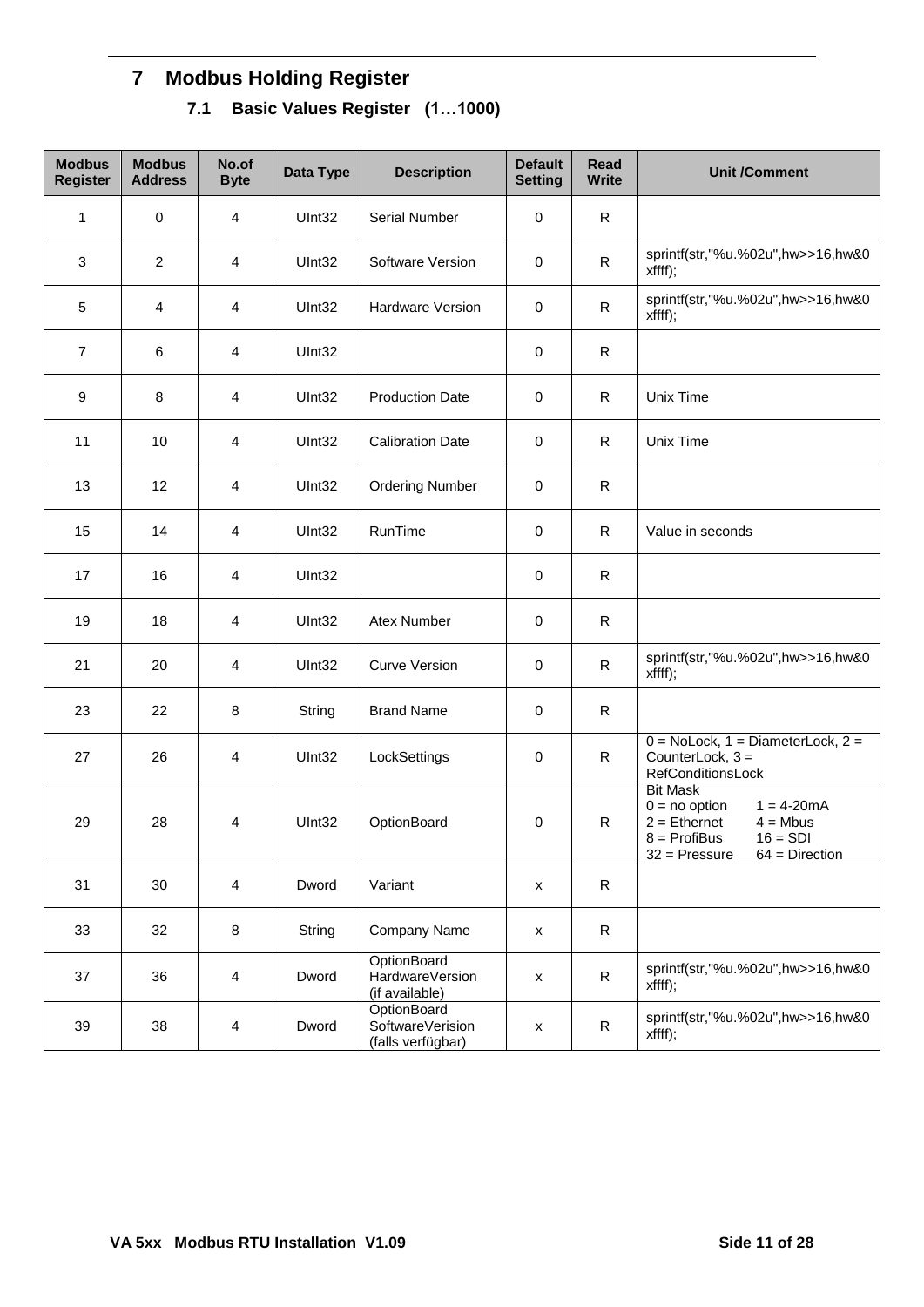# **7.2 Values register (1001….1600)**

<span id="page-11-0"></span>

| For the bi-directional sensors VA500B and VA520B refer to note on page 21. |
|----------------------------------------------------------------------------|
|----------------------------------------------------------------------------|

| <b>Modbus</b><br><b>Register</b> | <b>Modbus</b><br><b>Address</b> | No.of<br><b>Byte</b> | Data Type | <b>Description</b>                                                 | <b>Default</b> | <b>Read</b><br><b>Write</b> | <b>Unit /Comment</b>                                                                                                                                                                                                                                                                                                        |
|----------------------------------|---------------------------------|----------------------|-----------|--------------------------------------------------------------------|----------------|-----------------------------|-----------------------------------------------------------------------------------------------------------------------------------------------------------------------------------------------------------------------------------------------------------------------------------------------------------------------------|
| 1001                             | 1000                            | 4                    | Float     | Flow as shown in Display                                           |                | R                           |                                                                                                                                                                                                                                                                                                                             |
| 1003                             | 1002                            | 4                    | UInt32    | Total Counter bevore comma<br>as shown in Display                  |                | $\mathsf{R}$                |                                                                                                                                                                                                                                                                                                                             |
| 1005                             | 1004                            | 4                    | Float     | Total Counter after comma<br>as shown in Display                   |                | R                           |                                                                                                                                                                                                                                                                                                                             |
| 1007                             | 1006                            | 4                    | Float     | Velocity as shown in Display                                       |                | $\mathsf{R}$                |                                                                                                                                                                                                                                                                                                                             |
| 1009                             | 1008                            | 4                    | Float     | Gas Temperature as shoed<br>in Display                             |                | $\mathsf{R}$                |                                                                                                                                                                                                                                                                                                                             |
| 1011                             | 1010                            | 4                    | Float     | Internal Temperature as<br>shown in Display                        |                | R                           |                                                                                                                                                                                                                                                                                                                             |
| 1013                             | 1012                            | 4                    | Float     | <b>Supply Voltage</b>                                              |                | R                           |                                                                                                                                                                                                                                                                                                                             |
| 1015                             | 1014                            | 4                    | Float     | Max Speed (at Velocity Unit<br>as shown in Display)                |                | $\mathsf{R}$                |                                                                                                                                                                                                                                                                                                                             |
| 1017                             | 1016                            | 4                    | Float     | Max Flow (at Flow Unit as<br>shown in Display)                     |                | $\mathsf{R}$                |                                                                                                                                                                                                                                                                                                                             |
| 1019                             | 1018                            | 4                    | Float     | <b>Status of Sensor</b>                                            |                | R.                          | noError<br>0x0000<br>0x0001<br>NotCalibrated<br>LowVoltage<br>0x0002<br>0x0004<br>TempError<br>0x0008<br>HeatError<br>0x000a<br>IntError<br>0x0020<br><b>HeatNotCal</b><br>0x0040<br>AmbNotCal<br>TmpOutofRange 0x0080<br>Direction<br>0x0100<br>LowVolt4_20<br>0x0200<br>NextCalElapsed 0x0400<br>Direction not Cal 0x0800 |
| 1021                             | 1020                            | 4                    | Float     | Flow Min at Flow Unit in<br>Display since Clear Min/Max            |                | R                           |                                                                                                                                                                                                                                                                                                                             |
| 1023                             | 1022                            | 4                    | Float     | Flow Max at Flow Unit in<br>Display since Clear Min/Max            |                | R                           |                                                                                                                                                                                                                                                                                                                             |
| 1025                             | 1024                            | 4                    | Float     | Flow AV at Flow Unit in<br>Display                                 |                | R                           | AV over the Time from<br>AV Time Setup 1 to<br>1440 minutes                                                                                                                                                                                                                                                                 |
| 1027                             | 1026                            | 4                    | Float     | Average Consumpton at<br>Consumption Unit in Display               |                | $\mathsf{R}$                | Consumption over Time<br>at AVTime Setup                                                                                                                                                                                                                                                                                    |
| 1029                             | 1028                            | 4                    | Float     | Gas Temp Min at Temp. Unit<br>in Display since Clear<br>Min/Max    |                | R                           |                                                                                                                                                                                                                                                                                                                             |
| 1031                             | 1030                            | 4                    | Float     | Gas Temp Max at Temp. Unit<br>in Display since Clear<br>Min/Max    |                | R                           |                                                                                                                                                                                                                                                                                                                             |
| 1033                             | 1032                            | $\overline{4}$       | Float     | Gas Temp AV at Temp. Unit<br>in Display                            |                | $\mathsf{R}$                | AV over the Time from<br>AVTime Setup 1 to 1440<br>minutes                                                                                                                                                                                                                                                                  |
| 1035                             | 1034                            | 4                    | Float     | Velocity Min at Velocity Unit<br>in Display since Clear<br>Min/Max |                | R                           |                                                                                                                                                                                                                                                                                                                             |
| 1037                             | 1036                            | 4                    | Float     | Velocity Max at Velocity Unit<br>in Display since Clear<br>Min/Max |                | R                           |                                                                                                                                                                                                                                                                                                                             |
| 1039                             | 1038                            | 4                    | Float     | Velocity AV at Velocity Unit<br>in Display                         |                | R                           | AV over the Time from<br>AVTime Setup 1 to 1440<br>minutes                                                                                                                                                                                                                                                                  |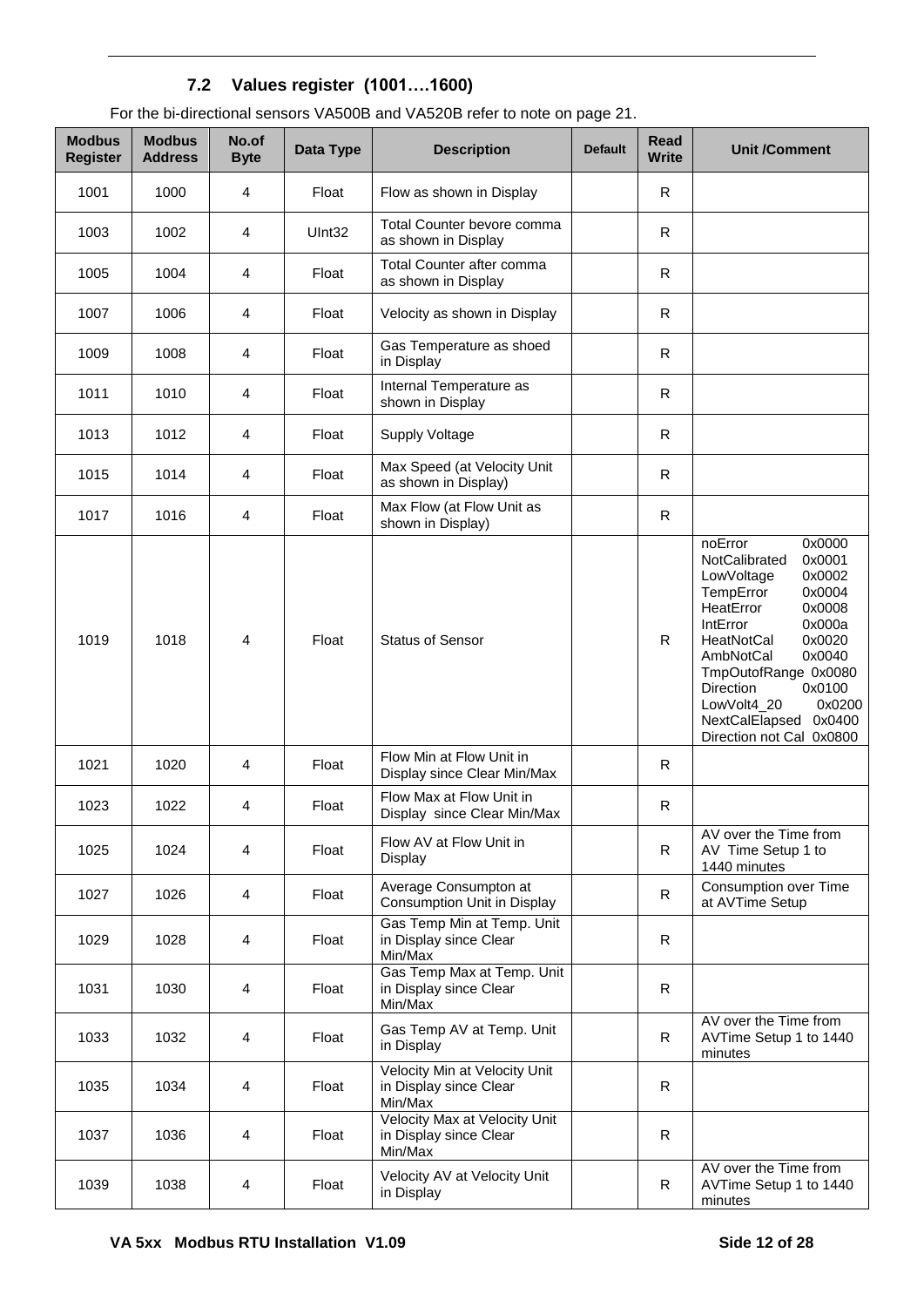| <b>Modbus</b><br><b>Register</b> | <b>Modbus</b><br><b>Address</b> | No.of<br><b>Byte</b> | Data Type   | <b>Description</b>                                                                       | <b>Default</b>            | Read<br><b>Write</b> | <b>Unit /Comment</b>                         |
|----------------------------------|---------------------------------|----------------------|-------------|------------------------------------------------------------------------------------------|---------------------------|----------------------|----------------------------------------------|
| 1041                             | 1040                            | 4                    | Float/Dword | <b>Incremented Pulses</b><br>since setup pulse                                           | X                         | R.                   |                                              |
| 1043                             | 1042                            | 4                    | Float/Dword | Systempressure (at<br>Pressure Unit showed in<br>Display)                                | X                         | $\mathsf{R}$         | Value only available with<br>pressure option |
| 1045                             | 1044                            | $\overline{4}$       | Float/Dword | Systempressure Min at<br>Pressure Unit in Display<br>since Clear Min/Max                 | X                         | R                    | Value only available with<br>pressure option |
| 1047                             | 1046                            | 4                    | Float/Dword | Systempressure Max at<br>Pressure Unit in Display<br>since Clear Min/Max                 | X                         | R                    | Value only available with<br>pressure option |
| 1049                             | 1048                            | 4                    | Uint/Dword  | <b>Total Counter bevore</b><br>comma as showed in<br>Display (left side)                 | $\mathsf{x}$              | $\mathsf{R}$         | only available in Direction<br>Sensor Vaxxxx |
| 1051                             | 1050                            | 4                    | Float/Dword | <b>Total Counter after</b><br>comma as showed in<br>Display (left side)                  | $\boldsymbol{\mathsf{x}}$ | R.                   | only available in Direction<br>Sensor Vaxxxx |
| 1053                             | 1052                            | $\overline{4}$       | Uint/Dword  | <b>Total Counter bevore</b><br>comma as showed in<br>Display (left side + right<br>side) | $\boldsymbol{\mathsf{x}}$ | $\mathsf{R}$         | only available in Direction<br>Sensor Vaxxxx |
| 1055                             | 1054                            | $\overline{4}$       | Float/Dword | <b>Total Counter after</b><br>comma as showed in<br>Display (left side + right<br>side)  | $\boldsymbol{\mathsf{x}}$ | $\mathsf{R}$         | only available in Direction<br>Sensor Vaxxxx |
| 1057                             | 1056                            | 4                    | Float/Dword | reserved                                                                                 | X                         | R                    |                                              |
| to                               |                                 |                      |             |                                                                                          |                           |                      |                                              |
| 1099                             | 1078                            | 4                    | Float/Dword | reserved                                                                                 | X                         | R                    |                                              |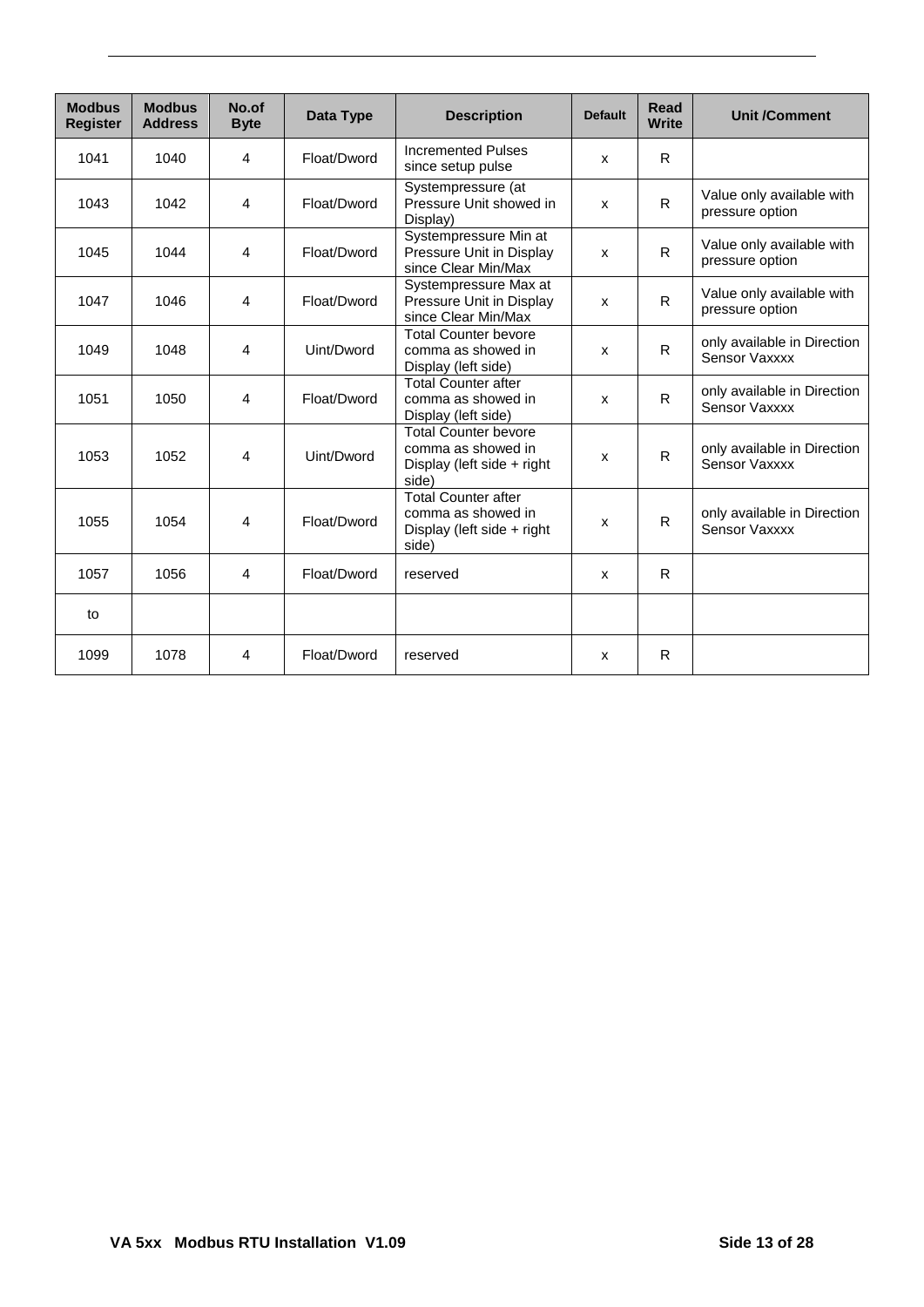| <b>Modbus</b><br><b>Register</b> | <b>Modbus</b><br><b>Address</b> | No.of<br><b>Byte</b>    | Data Type | <b>Description</b>                                             | <b>Default</b> | <b>Read</b><br><b>Write</b> | <b>Unit /Comment</b>                                                      |
|----------------------------------|---------------------------------|-------------------------|-----------|----------------------------------------------------------------|----------------|-----------------------------|---------------------------------------------------------------------------|
| 1101                             | 1100                            | 4                       | Float     | Flow in $m^3/h$                                                |                | $\mathsf{R}$                |                                                                           |
| 1103                             | 1102                            | 4                       | Float     | Flow Min in m <sup>3</sup> /h since last<br>Last Clear Min/Max |                | R                           |                                                                           |
| 1105                             | 1104                            | 4                       | Float     | Flow Max in m <sup>3</sup> /h since last<br>Clear Min/Max      |                | $\mathsf{R}$                |                                                                           |
| 1107                             | 1106                            | 4                       | Float     | Flow AV in m <sup>3</sup> /h                                   |                | $\mathsf{R}$                | Average for time period<br>defined in AVTime Setup<br>"1 to 1440 minutes" |
| 1109                             | 1108                            | 4                       | Float     | Flow in Nm <sup>3</sup> /h                                     |                | R.                          |                                                                           |
| 1111                             | 1110                            | 4                       | Float     | Flow Min in Nm <sup>3</sup> /h since last<br>Clear Min/Max     |                | ${\sf R}$                   |                                                                           |
| 1113                             | 1112                            | 4                       | Float     | Flow Max in Nm <sup>3</sup> /h since last<br>Clear Min/Max     |                | $\mathsf{R}$                |                                                                           |
| 1115                             | 1114                            | 4                       | Float     | Flow AV in Nm <sup>3</sup> /h                                  |                | R                           | Average for time period<br>defined in AVTime Setup<br>"1 to 1440 minutes" |
| 1117                             | 1116                            | 4                       | Float     | Flow in m <sup>3</sup> /min                                    |                | R                           |                                                                           |
| 1119                             | 1118                            | 4                       | Float     | Flow Min in m <sup>3</sup> /min since last<br>Clear Min/Max    |                | R                           |                                                                           |
| 1121                             | 1120                            | 4                       | Float     | Flow Max in m <sup>3</sup> /min since last<br>Clear Min/Max    |                | R                           |                                                                           |
| 1123                             | 1122                            | 4                       | Float     | Flow AV in m <sup>3</sup> /min                                 |                | R                           | Average for time period<br>defined in AVTime Setup<br>"1 to 1440 minutes" |
| 1125                             | 1124                            | 4                       | Float     | Flow in Nm <sup>3</sup> /min                                   |                | R                           |                                                                           |
| 1127                             | 1126                            | 4                       | Float     | Flow Min in Nm <sup>3</sup> /min since<br>last Clear Min/Max   |                | R.                          |                                                                           |
| 1129                             | 1128                            | 4                       | Float     | Flow Max in Nm <sup>3</sup> /min since<br>last Clear Min/Max   |                | R                           |                                                                           |
| 1131                             | 1130                            | $\overline{\mathbf{4}}$ | Float     | Flow AV in Nm <sup>3</sup> /min                                |                | R                           | Average for time period<br>defined in AVTime Setup<br>"1 to 1440 minutes" |
| 1133                             | 1132                            | 4                       | Float     | Flow in Itr/h                                                  |                | R                           |                                                                           |
| 1135                             | 1134                            | $\overline{\mathbf{4}}$ | Float     | Flow Min in Itr/h since last<br>Clear Min/Max                  |                | $\mathsf{R}$                |                                                                           |
| 1137                             | 1136                            | 4                       | Float     | Flow Max in Itr/h since last<br>Clear Min/Max                  |                | $\mathsf{R}$                |                                                                           |
| 1139                             | 1138                            | 4                       | Float     | Flow AV in ltr/h                                               |                | R                           | Average for time period<br>defined in AVTime Setup<br>"1 to 1440 minutes" |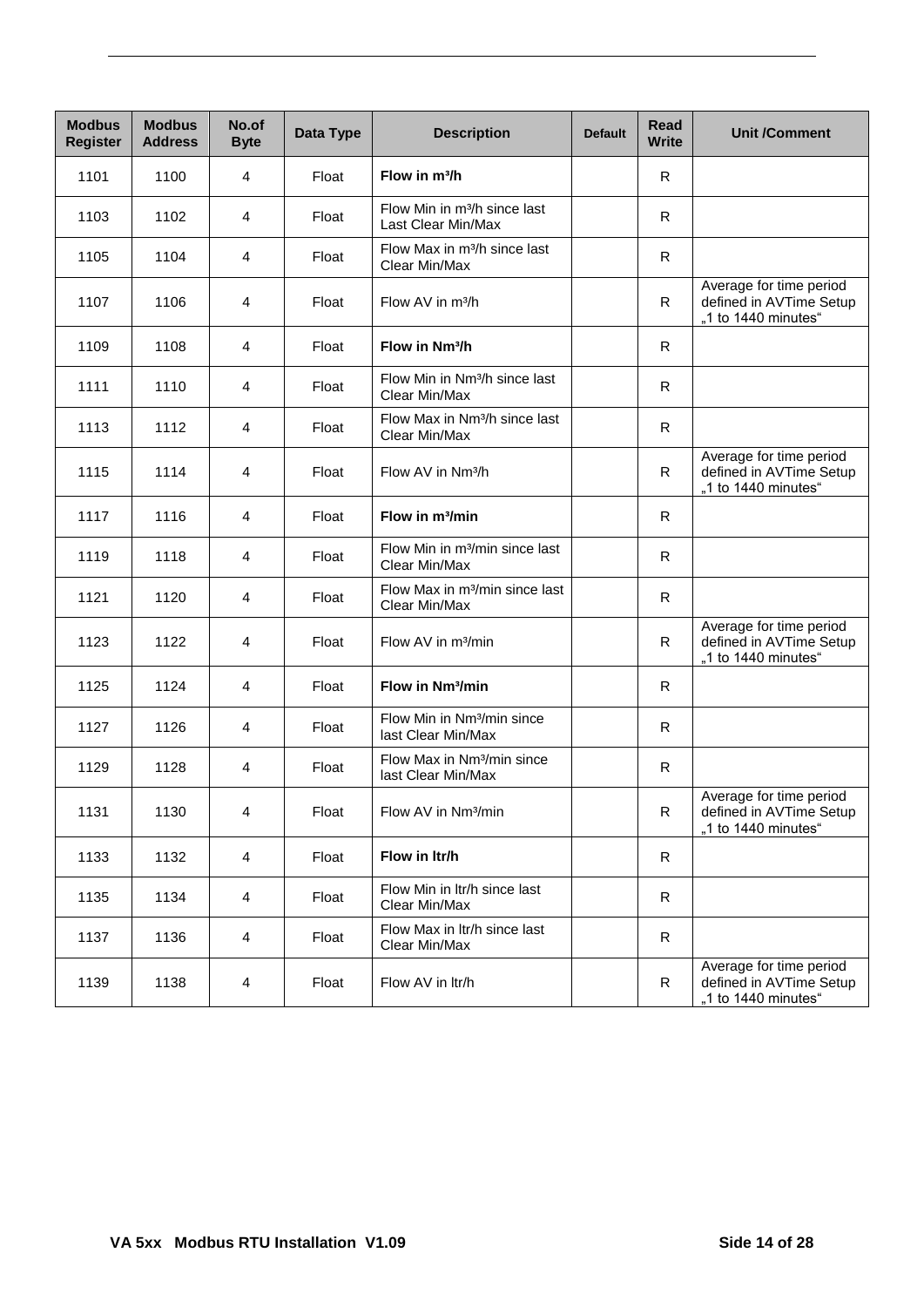| <b>Modbus</b><br><b>Register</b> | <b>Modbus</b><br><b>Address</b> | No.of<br><b>Byte</b>    | Data Type | <b>Description</b>                               | <b>Default</b> | Read<br><b>Write</b> | <b>Unit /Comment</b>                                                      |
|----------------------------------|---------------------------------|-------------------------|-----------|--------------------------------------------------|----------------|----------------------|---------------------------------------------------------------------------|
| 1141                             | 1140                            | 4                       | Float     | Flow in Nitr/h                                   |                | R                    |                                                                           |
| 1143                             | 1142                            | 4                       | Float     | Flow Min in Nltr/h since last<br>Clear Min/Max   |                | R                    |                                                                           |
| 1145                             | 1144                            | 4                       | Float     | Flow Max in Nitr/h since last<br>Clear Min/Max   |                | R                    |                                                                           |
| 1147                             | 1146                            | 4                       | Float     | Flow AV in Nltr/h                                |                | R                    | AV over the Time from<br>AVTime Setup 1 to 1440<br>minutes                |
| 1149                             | 1148                            | $\overline{4}$          | Float     | Flow in Itr/min                                  |                | R                    |                                                                           |
| 1151                             | 1150                            | 4                       | Float     | Flow Min in Itr/min since last<br>Clear Min/Max  |                | R.                   |                                                                           |
| 1153                             | 1152                            | $\overline{4}$          | Float     | Flow Max in Itr/min since last<br>Clear Min/Max  |                | R                    |                                                                           |
| 1155                             | 1154                            | $\overline{4}$          | Float     | Flow AV in Itr/min                               |                | R.                   | Average for time period<br>defined in AVTime Setup<br>"1 to 1440 minutes" |
| 1157                             | 1156                            | 4                       | Float     | <b>Flow in Nitr/min</b>                          |                | R.                   |                                                                           |
| 1159                             | 1158                            | 4                       | Float     | Flow Min in Nltr/min since<br>last Clear Min/Max |                |                      |                                                                           |
| 1161                             | 1160                            | $\overline{4}$          | Float     | Flow Max in Nltr/min since<br>last Clear Min/Max |                |                      |                                                                           |
| 1163                             | 1162                            | 4                       | Float     | Flow AV in Nltr/min                              | R              |                      | Average for time period<br>defined in AVTime Setup<br>"1 to 1440 minutes" |
| 1165                             | 1164                            | 4                       | Float     | Flow in Itr/s                                    |                | R                    |                                                                           |
| 1167                             | 1166                            | 4                       | Float     | Flow Min in Itr/s since last<br>Clear Min/Max    |                | R                    |                                                                           |
| 1169                             | 1168                            | 4                       | Float     | Flow Max in Itr/s since last<br>Clear Min/Max    |                | $\mathsf{R}$         |                                                                           |
| 1171                             | 1170                            | $\overline{4}$          | Float     | Flow AV in Itr/s                                 |                | $\mathsf{R}$         | Average for time period<br>defined in AVTime Setup<br>"1 to 1440 minutes" |
| 1173                             | 1172                            | 4                       | Float     | Flow in Nitr/s                                   |                | $\mathsf{R}$         |                                                                           |
| 1175                             | 1174                            | $\overline{4}$          | Float     | Flow Min in Nltr/s since last<br>Clear Min/Max   |                | $\mathsf{R}$         |                                                                           |
| 1177                             | 1176                            | $\overline{\mathbf{4}}$ | Float     | Flow Max in Nltr/s since last<br>Clear Min/Max   |                | R                    |                                                                           |
| 1179                             | 1178                            | 4                       | Float     | Flow AV in Nltr/s                                |                | R                    | Average for time period<br>defined in AVTime Setup<br>"1 to 1440 minutes" |
| 1181                             | 1180                            | 4                       | Float     | Flow in cfm                                      |                | R                    |                                                                           |
| 1183                             | 1182                            | 4                       | Float     | Flow Min in cfm since last<br>Clear Min/Max      |                | R                    |                                                                           |
| 1185                             | 1184                            | $\overline{4}$          | Float     | Flow Max in cfm since last<br>Clear Min/Max      |                | R                    |                                                                           |
| 1187                             | 1186                            | 4                       | Float     | Flow AV in cfm                                   |                | R                    | Average for time period<br>defined in AVTime Setup<br>"1 to 1440 minutes" |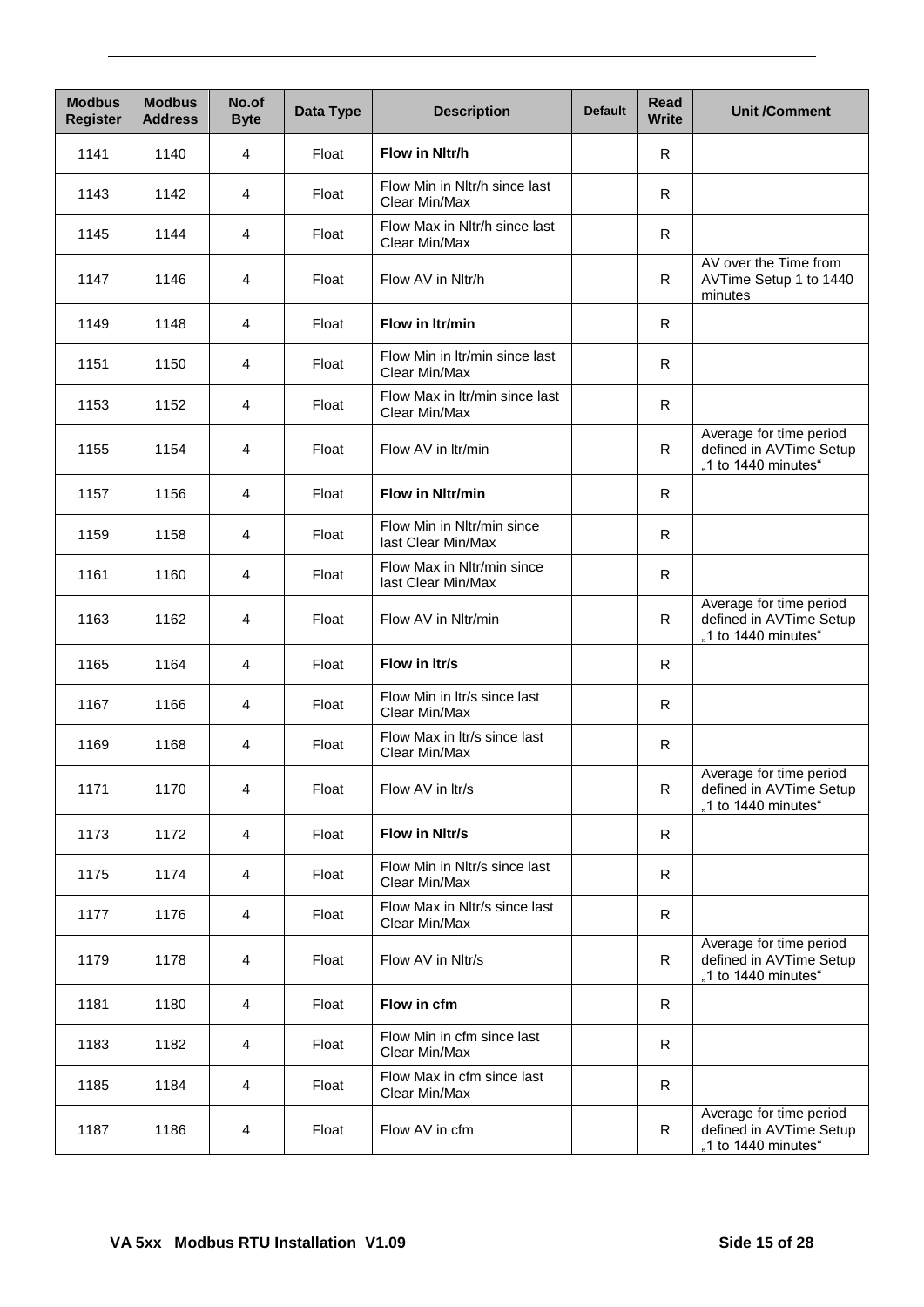| <b>Modbus</b><br><b>Register</b> | <b>Modbus</b><br><b>Address</b> | No.of<br><b>Byte</b> | Data Type | <b>Description</b>                             | <b>Default</b> | Read<br><b>Write</b> | <b>Unit /Comment</b>                                                      |
|----------------------------------|---------------------------------|----------------------|-----------|------------------------------------------------|----------------|----------------------|---------------------------------------------------------------------------|
| 1189                             | 1188                            | $\overline{4}$       | Float     | <b>Flow in Ncfm</b>                            |                | R                    |                                                                           |
| 1191                             | 1190                            | 4                    | Float     | Flow Min in Ncfm since last<br>Clear Min/Max   |                | $\mathsf{R}$         |                                                                           |
| 1193                             | 1192                            | $\overline{4}$       | Float     | Flow Max in Ncfm since last<br>Clear Min/Max   |                | R                    |                                                                           |
| 1195                             | 1194                            | $\overline{4}$       | Float     | Flow AV in Ncfm                                |                | $\mathsf{R}$         | Average for time period<br>defined in AVTime Setup<br>"1 to 1440 minutes" |
| 1197                             | 1196                            | $\overline{4}$       | Float     | Flow in kg/h                                   |                | R                    |                                                                           |
| 1199                             | 1198                            | 4                    | Float     | Flow Min in kg/h since last<br>Clear Min/Max   |                | R                    |                                                                           |
| 1201                             | 1200                            | 4                    | Float     | Flow Max in kg/h since last<br>Clear Min/Max   |                | R                    |                                                                           |
| 1203                             | 1202                            | $\overline{4}$       | Float     | Flow AV in kg/h                                |                | R                    | Average for time period<br>defined in AVTime Setup<br>"1 to 1440 minutes" |
| 1205                             | 1204                            | 4                    | Float     | Flow in kg/min                                 |                | R.                   |                                                                           |
| 1207                             | 1206                            | 4                    | Float     | Flow Min in kg/min since last<br>Clear Min/Max |                | R                    |                                                                           |
| 1209                             | 1208                            | 4                    | Float     | Flow Max in kg/min since last<br>Clear Min/Max |                | R                    |                                                                           |
| 1211                             | 1210                            | 4                    | Float     | Flow AV in kg/min                              |                | $\mathsf{R}$         | Average for time period<br>defined in AVTime Setup<br>"1 to 1440 minutes" |
| 1213                             | 1212                            | 4                    | Float     | Flow in kg/s                                   |                | R                    |                                                                           |
| 1215                             | 1214                            | 4                    | Float     | Flow Min in kg/s since last<br>Clear Min/Max   |                | R                    |                                                                           |
| 1217                             | 1216                            | 4                    | Float     | Flow Max in kg/s since last<br>Clear Min/Max   |                | $\mathsf{R}$         |                                                                           |
| 1219                             | 1218                            | $\overline{4}$       | Float     | Flow AV in kg/s                                |                | $\mathsf{R}$         | Average for time period<br>defined in AVTime Setup<br>"1 to 1440 minutes" |
| 1221                             | 1220                            | 4                    | Float     | Flow in kW                                     |                | $\mathsf{R}$         |                                                                           |
| 1223                             | 1222                            | 4                    | Float     | Flow Min in kW since last<br>Clear Min/Max     |                |                      |                                                                           |
| 1225                             | 1224                            | 4                    | Float     | Flow Max in kW since last<br>Clear Min/Max     |                |                      |                                                                           |
| 1227                             | 1226                            | 4                    | Float     | Flow AV in kW                                  |                | R                    | Average for time period<br>defined in AVTime Setup<br>"1 to 1440 minutes" |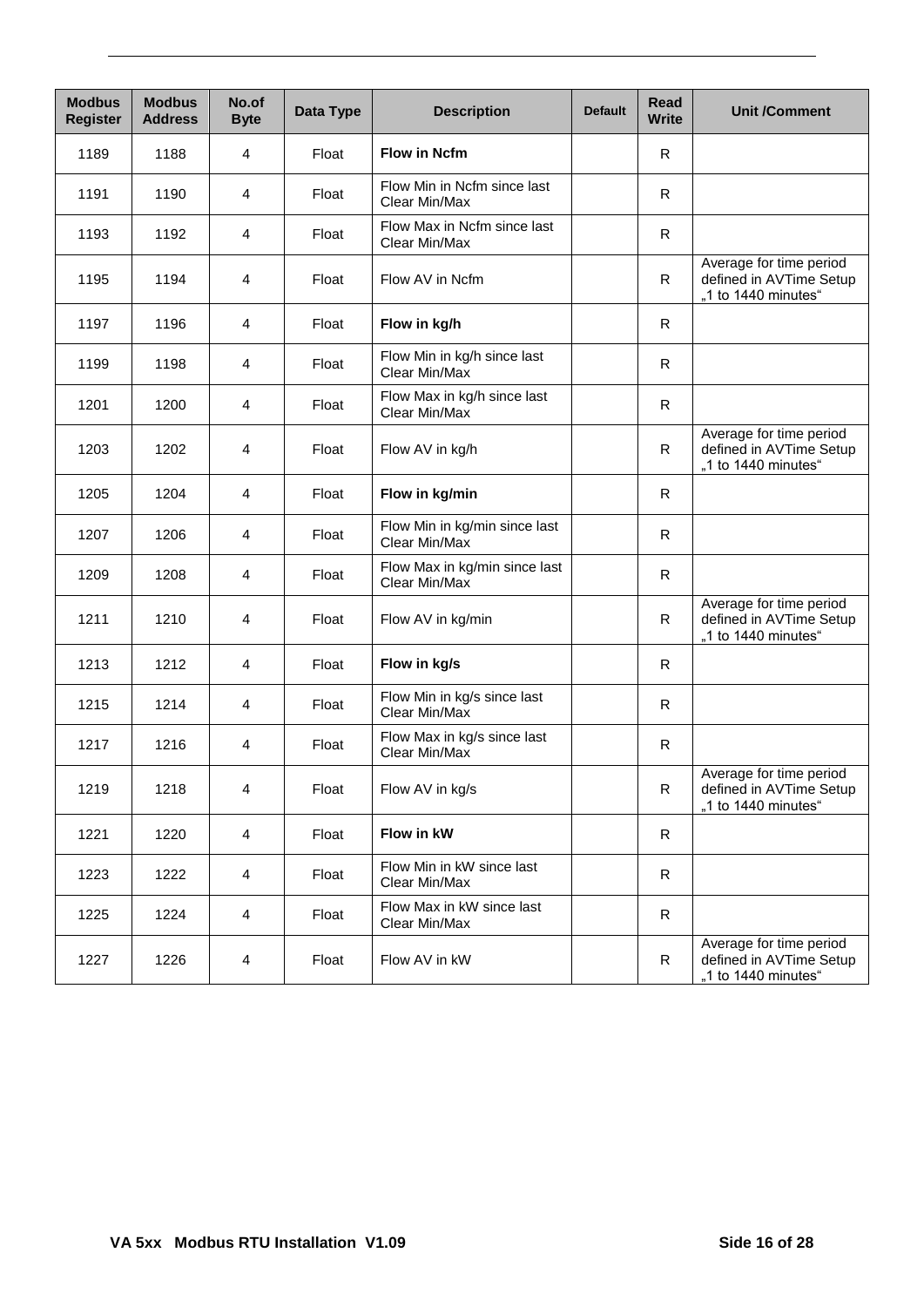| <b>Modbus</b><br><b>Register</b> | <b>Modbus</b><br><b>Address</b> | No.of<br><b>Byte</b> | <b>Data</b><br><b>Type</b> | <b>Description</b>                                | <b>Default</b> | Read<br><b>Write</b> | <b>Unit /Comment</b>                                                      |
|----------------------------------|---------------------------------|----------------------|----------------------------|---------------------------------------------------|----------------|----------------------|---------------------------------------------------------------------------|
| 1269                             | 1268                            | 4                    | UInt32                     | Consumption m <sup>3</sup> before<br>comma        | х              | R                    |                                                                           |
| 1271                             | 1270                            | 4                    | Float                      | Consumption m <sup>3</sup> after comma            | X              | R.                   |                                                                           |
| 1273                             | 1272                            | 4                    | Float                      | Consumption m <sup>3</sup> AV                     | X              | R.                   | Average for time period<br>defined in AVTime Setup<br>"1 to 1440 minutes" |
| 1275                             | 1274                            | 4                    | UInt32                     | <b>Consumption Nm<sup>3</sup> before</b><br>comma | X              | $\mathsf{R}$         |                                                                           |
| 1277                             | 1276                            | 4                    | Float                      | Consumption Nm <sup>3</sup> after<br>comma        | х              | R                    |                                                                           |
| 1279                             | 1278                            | 4                    | Float                      | Consumption Nm <sup>3</sup> AV                    | X              | R                    | Average for time period<br>defined in AVTime Setup<br>"1 to 1440 minutes" |
| 1281                             | 1280                            | 4                    | UInt32                     | <b>Consumption Itr before</b><br>comma            | X              | R                    |                                                                           |
| 1283                             | 1282                            | 4                    | Float                      | Consumption Itr after comma                       | X              | R.                   |                                                                           |
| 1285                             | 1284                            | 4                    | Float                      | Consumption Itr AV                                | х              | R                    | Average for time period<br>defined in AVTime Setup<br>"1 to 1440 minutes" |
| 1287                             | 1286                            | 4                    | UInt32                     | <b>Consumption Nltr before</b><br>comma           | X              | R                    |                                                                           |
| 1289                             | 1288                            | 4                    | Float                      | Consumption Nltr after comma<br>X                 |                | R.                   |                                                                           |
| 1291                             | 1290                            | 4                    | Float                      | Consumption Nltr AV                               | X              | R.                   | Average for time period<br>defined in AVTime Setup<br>"1 to 1440 minutes" |
| 1293                             | 1292                            | 4                    | UInt32                     | <b>Consumption cf before</b><br>comma             | х              | R                    |                                                                           |
| 1295                             | 1294                            | 4                    | Float                      | Consumption cf after comma                        | X              | R                    |                                                                           |
| 1297                             | 1296                            | 4                    | Float                      | Consumption cf AV                                 | X              | R                    | Average for time period<br>defined in AVTime Setup<br>1 to 1440 minutes"  |
| 1299                             | 1298                            | 4                    | UInt32                     | <b>Consumption Ncf before</b><br>comma            | X              | R                    |                                                                           |
| 1301                             | 1300                            | 4                    | Float                      | Consumption Ncf after comma                       | X              | $\mathsf{R}$         |                                                                           |
| 1303                             | 1302                            | 4                    | Float                      | Consumption Ncf AV                                | X              | $\mathsf{R}$         | Average for time period<br>defined in AVTime Setup<br>"1 to 1440 minutes" |
| 1305                             | 1304                            | 4                    | UInt32                     | <b>Consumption kg before</b><br>comma             | X              | R                    |                                                                           |
| 1307                             | 1306                            | 4                    | Float                      | Consumption kg after comma                        | X              | R.                   |                                                                           |
| 1309                             | 1308                            | 4                    | Float                      | Consumption kg AV                                 | х              | R                    | Average for time period<br>defined in AVTime Setup<br>"1 to 1440 minutes" |
| 1311                             | 1310                            | 4                    | UInt32                     | <b>Consumption kWh before</b><br>comma            | X              | R                    |                                                                           |
| 1313                             | 1312                            | $\overline{4}$       | Float                      | Consumption kWh after<br>comma                    | X              | $\mathsf{R}$         |                                                                           |
| 1315                             | 1314                            | 4                    | Float                      | Consumption kWh AV                                | x              | $\mathsf{R}$         | Average for time period<br>defined in AVTime Setup<br>"1 to 1440 minutes" |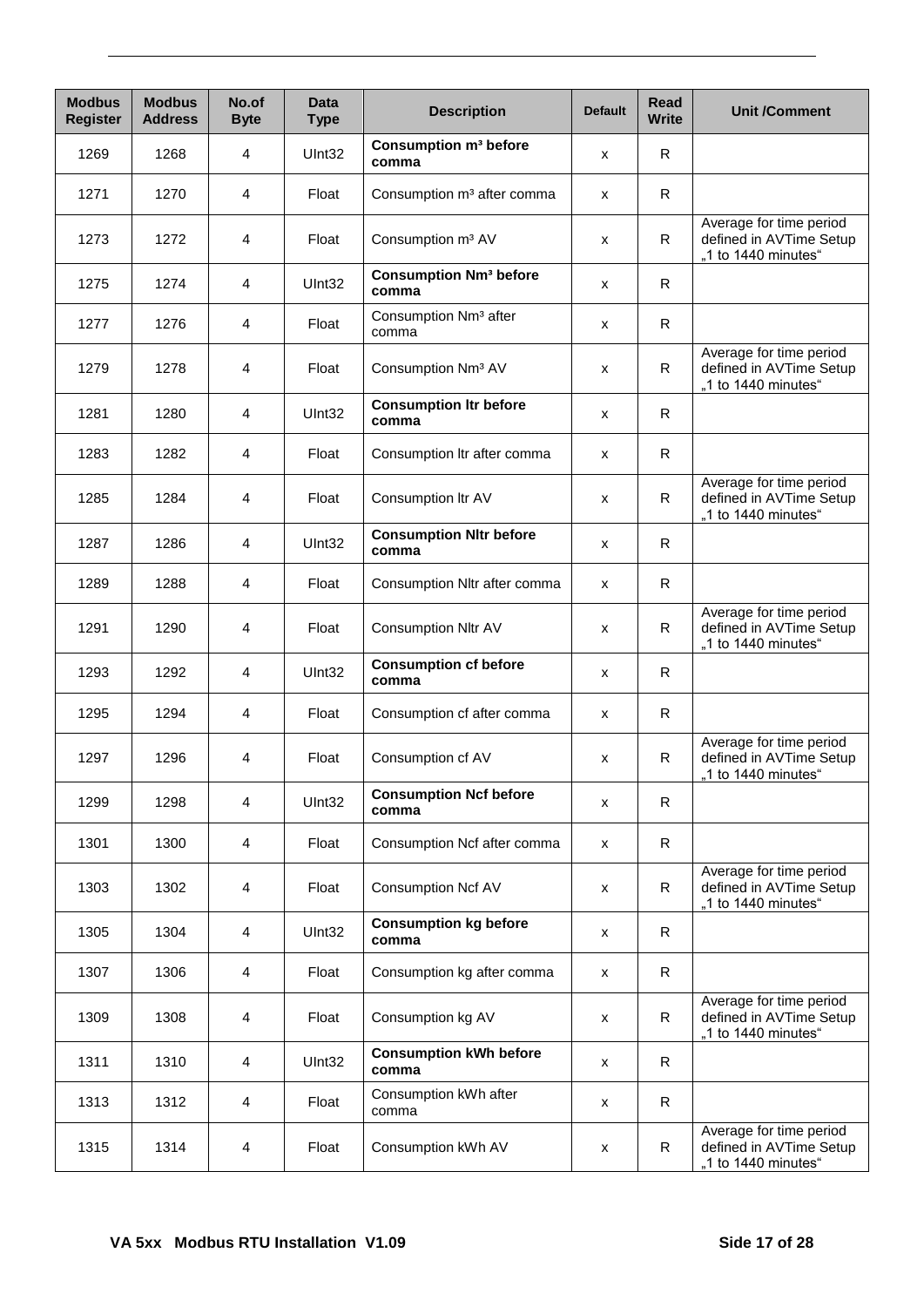| <b>Modbus</b><br><b>Register</b> | <b>Modbus</b><br><b>Address</b> | No.of<br><b>Byte</b> | Data Type | <b>Description</b>                               | <b>Def</b><br>ault | <b>Read</b><br><b>Write</b> | <b>Unit /Comment</b>                                                      |
|----------------------------------|---------------------------------|----------------------|-----------|--------------------------------------------------|--------------------|-----------------------------|---------------------------------------------------------------------------|
| 1347                             | 1346                            | 4                    | Float     | Velocity m/s                                     |                    | R.                          |                                                                           |
| 1349                             | 1348                            | 4                    | Float     | Velocity Min m/s since last Clear<br>Min/Max     |                    | ${\sf R}$                   |                                                                           |
| 1351                             | 1350                            | 4                    | Float     | Velocity Max m/s since last Clear<br>Min/Max     |                    | R.                          |                                                                           |
| 1353                             | 1352                            | 4                    | Float     | Velocity AV m/s                                  |                    | R                           | Average for time period<br>defined in AVTime Setup<br>"1 to 1440 minutes" |
| 1355                             | 1354                            | 4                    | Float     | <b>Velocity Nm/s</b>                             |                    | R                           |                                                                           |
| 1357                             | 1356                            | 4                    | Float     | Velocity Min Nm/s since last<br>Clear Min/Max    |                    | R                           |                                                                           |
| 1359                             | 1358                            | 4                    | Float     | Velocity Max Nm/s since last<br>Clear Min/Max    |                    | R                           |                                                                           |
| 1361                             | 1360                            | 4                    | Float     | Velocity AV Nm/s                                 |                    | R                           | Average for time period<br>defined in AVTime Setup<br>"1 to 1440 minutes" |
| 1363                             | 1362                            | 4                    | Float     | <b>Velocity Ft/min</b>                           |                    | R                           |                                                                           |
| 1365                             | 1364                            | 4                    | Float     | Velocity Min Ft/min since last<br>Clear Min/Max  |                    |                             |                                                                           |
| 1367                             | 1366                            | 4                    | Float     | Velocity Max Ft/min since last<br>Clear Min/Max  |                    | $\mathsf{R}$                |                                                                           |
| 1369                             | 1368                            | 4                    | Float     | Velocity AV Ft/min                               | R                  |                             | Average for time period<br>defined in AVTime Setup<br>"1 to 1440 minutes" |
| 1371                             | 1370                            | 4                    | Float     | <b>Velocity NFt/min</b>                          |                    | R                           |                                                                           |
| 1373                             | 1372                            | 4                    | Float     | Velocity Min NFt/min since last<br>Clear Min/Max |                    | $\mathsf{R}$                |                                                                           |
| 1375                             | 1374                            | 4                    | Float     | Velocity Max NFt/min since last<br>Clear Min/Max |                    | R                           |                                                                           |
| 1377                             | 1376                            | 4                    | Float     | Velocity AV NFt/min                              |                    | $\mathsf{R}$                | Average for time period<br>defined in AVTime Setup<br>"1 to 1440 minutes" |
| 1419                             | 1418                            | 4                    | Float     | GasTemp °C                                       |                    | $\mathsf{R}$                |                                                                           |
| 1421                             | 1420                            | 4                    | Float     | GasTemp Min °C since Clear<br>Min/Max            |                    | $\mathsf{R}$                |                                                                           |
| 1423                             | 1422                            | 4                    | Float     | GasTemp Max °C since Clear<br>Min/Max            |                    | $\mathsf{R}$                |                                                                           |
| 1425                             | 1424                            | 4                    | Float     | GasTemp AV °C                                    |                    | R                           | Average for time period<br>defined in AVTime Setup<br>"1 to 1440 minutes" |
| 1427                             | 1426                            | 4                    | Float     | GasTemp °F                                       |                    | $\mathsf{R}$                |                                                                           |
| 1429                             | 1428                            | 4                    | Float     | GasTemp Min °F since Clear<br>Min/Max            |                    | R                           |                                                                           |
| 1431                             | 1430                            | 4                    | Float     | GasTemp Max °F since Clear<br>Min/Max            |                    | R.                          |                                                                           |
| 1433                             | 1432                            | 4                    | Float     | GasTemp AV °F                                    |                    | $\mathsf{R}$                | Average for time period<br>defined in AVTime Setup<br>"1 to 1440 minutes" |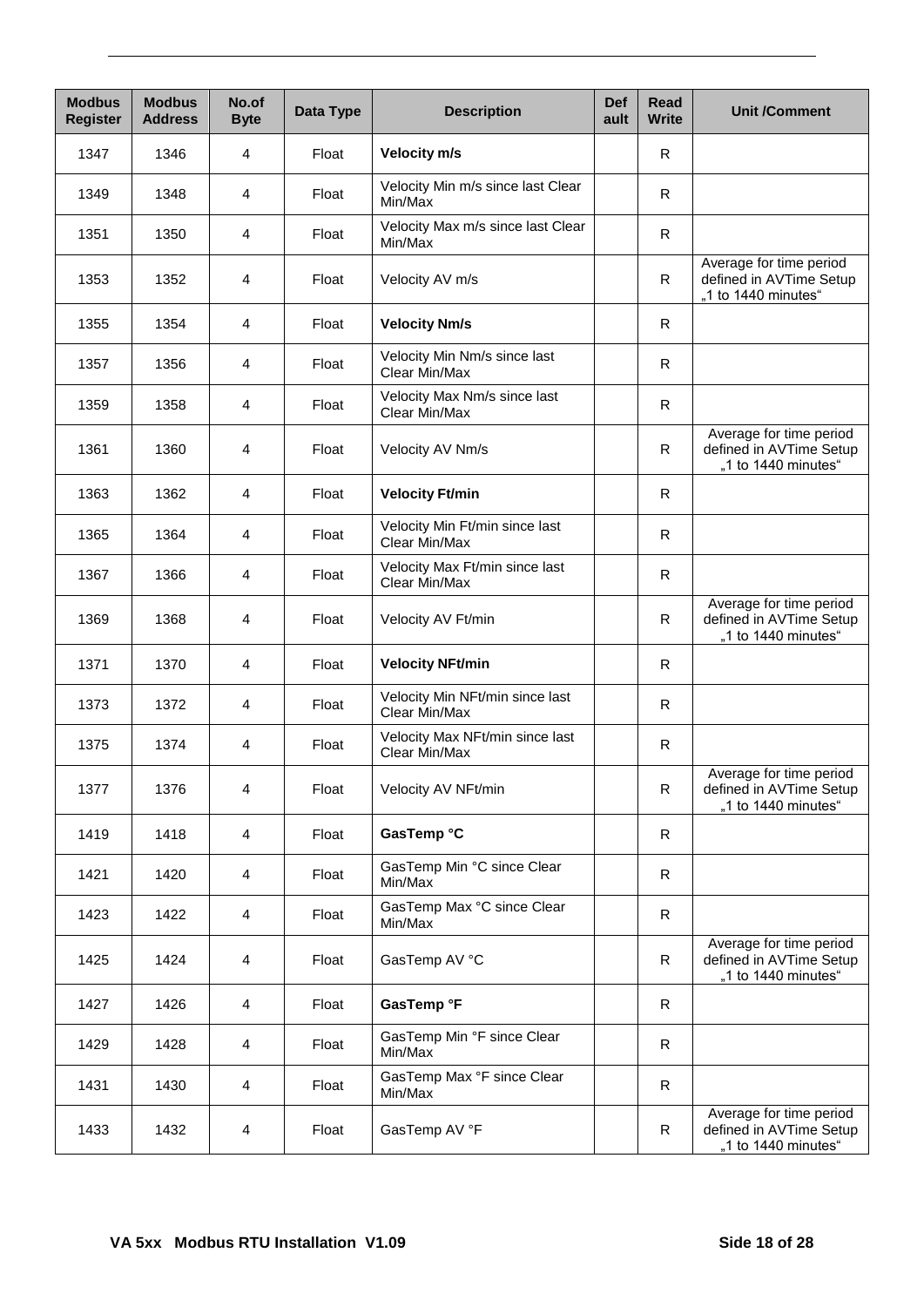| <b>Modbus</b>   | <b>Modbus</b>  | No.of       | Data Type | <b>Description</b>                             | <b>Def</b> | Read         | <b>Unit /Comment</b>                         |
|-----------------|----------------|-------------|-----------|------------------------------------------------|------------|--------------|----------------------------------------------|
| <b>Register</b> | <b>Address</b> | <b>Byte</b> |           |                                                | ault       | <b>Write</b> |                                              |
| 1475            | 1474           | 4           | Float     | Systempressure mbar                            |            | R            | Value only available with<br>pressure option |
| 1477            | 1476           | 4           | Float     | systempressure Min mbar since<br>Clear Min/Max | X          | R.           | Value only available with<br>pressure option |
| 1479            | 1478           | 4           | Float     | systempressure Max mbar since<br>Clear Min/Max |            | R            | Value only available with<br>pressure option |
| 1481            | 1480           | 4           | Float     | Systempressure bar                             |            | R            | Value only available with<br>pressure option |
| 1483            | 1482           | 4           | Float     | systempressure Min bar since<br>Clear Min/Max  |            | R.           | Value only available with<br>pressure option |
| 1485            | 1484           | 4           | Float     | systempressure Max bar since<br>Clear Min/Max  | X          | R            | Value only available with<br>pressure option |
| 1487            | 1486           | 4           | Float     | Systempressure psi                             | X          | R.           | Value only available with<br>pressure option |
| 1489            | 1488           | 4           | Float     | systempressure Min psi since<br>Clear Min/Max  | x          | R            | Value only available with<br>pressure option |
| 1491            | 1490           | 4           | Float     | systempressure Max psi since<br>Clear Min/Max  | X          | $\mathsf{R}$ | Value only available with<br>pressure option |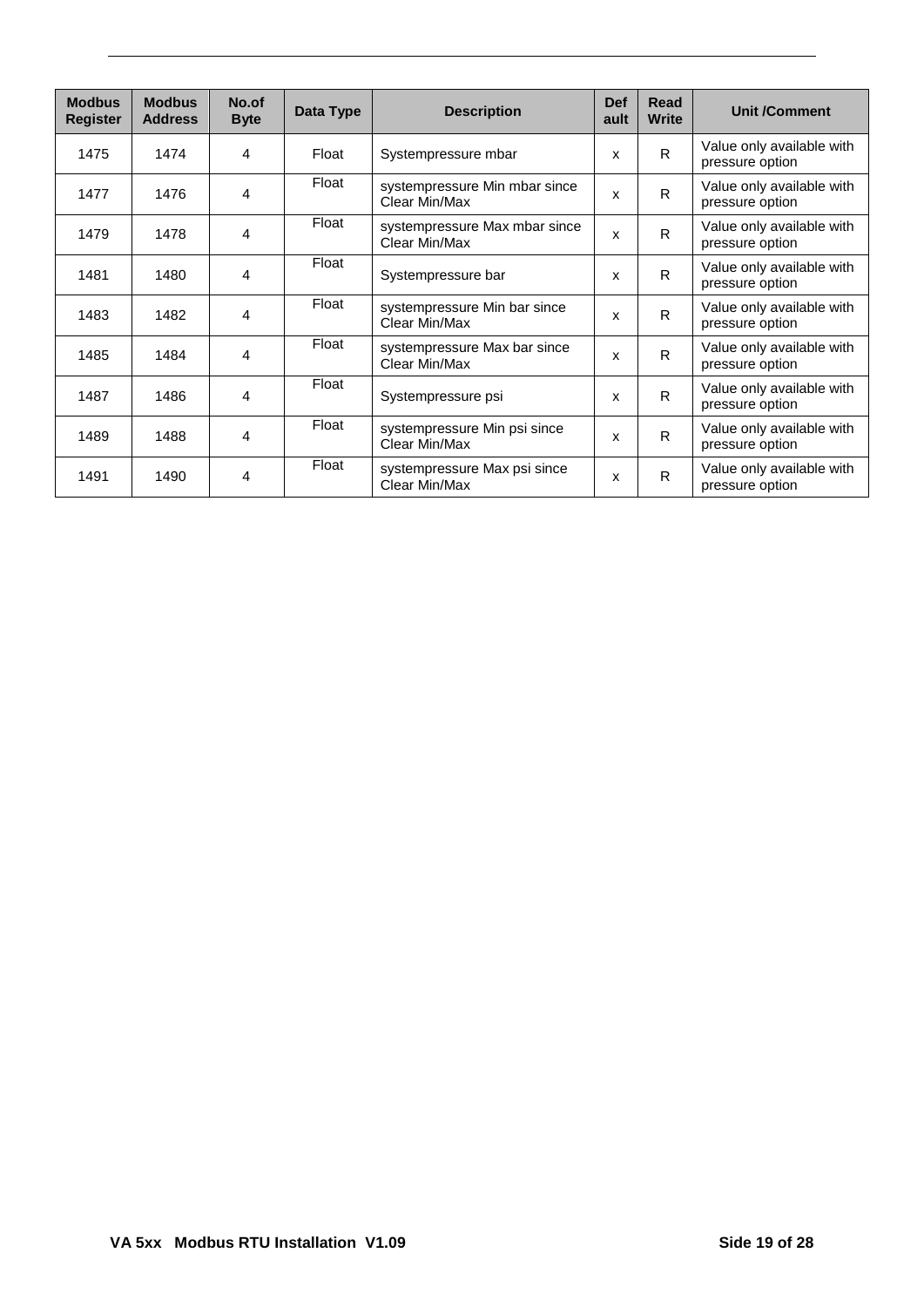| <b>Modbus</b><br><b>Register</b> | <b>Modbus</b><br><b>Address</b> | No.of<br><b>Byte</b> | Data Type | <b>Description</b>                                                         | <b>Def</b><br>ault | Read<br><b>Write</b> | <b>Unit /Comment</b>                         |
|----------------------------------|---------------------------------|----------------------|-----------|----------------------------------------------------------------------------|--------------------|----------------------|----------------------------------------------|
| 1533                             | 1532                            | $\overline{4}$       | Ulnt      | Consumption m <sup>3</sup> bevore comma<br>(left side)                     | X                  | R                    |                                              |
| 1535                             | 1534                            | 4                    | Float     | Consumption m <sup>3</sup> after comma<br>(left side)                      | x                  | R                    |                                              |
| 1537                             | 1536                            | 4                    | Ulnt      | Consumption total m <sup>3</sup> bevore<br>comma (left side + right side)  | x                  | R                    |                                              |
| 1539                             | 1538                            | 4                    | Float     | Consumption total m <sup>3</sup> after<br>comma (left side + right side)   | x                  | R                    |                                              |
| 1541                             | 1540                            | 4                    | Ulnt      | Consumption Nm <sup>3</sup> bevore<br>comma (left side)                    | x                  | R                    |                                              |
| 1543                             | 1542                            | $\overline{4}$       | Float     | Consumption Nm <sup>3</sup> after comma<br>(left side)                     | X                  | R                    |                                              |
| 1545                             | 1544                            | 4                    | Ulnt      | Consumption total Nm <sup>3</sup> bevore<br>comma (left side + right side) | x                  | R                    |                                              |
| 1547                             | 1546                            | 4                    | Float     | Consumption total Nm <sup>3</sup> after<br>comma (left side + right side)  | x                  | R                    |                                              |
| 1549                             | 1548                            | 4                    | Ulnt      | Consumption Itr bevore comma<br>(left side)                                | X                  | R.                   |                                              |
| 1551                             | 1550                            | 4                    | Float     | Consumption Itr after comma<br>(left side)                                 | x                  | R                    |                                              |
| 1553                             | 1552                            | $\overline{4}$       | Ulnt      | Consumption total Itr bevore<br>comma (left side + right side)             | x                  | R                    |                                              |
| 1555                             | 1554                            | 4                    | Float     | Consumption total Itr after<br>comma (left side + right side)              | X                  | $\mathsf{R}$         | only available in Direction<br>Sensor VA 509 |
| 1557                             | 1556                            | 4                    | Ulnt      | Consumption Nltr bevore comma<br>(left side)                               | x                  | R                    |                                              |
| 1559                             | 1558                            | 4                    | Float/    | Consumption Nltr after comma<br>(left side)                                | x                  | R.                   |                                              |
| 1561                             | 1560                            | 4                    | Ulnt      | Consumption total Nltr bevore<br>comma (left side + right side)            | x                  | R                    |                                              |
| 1563                             | 1562                            | 4                    | Float     | Consumption total Nltr after<br>comma (left side + right side)             | x                  | R                    |                                              |
| 1565                             | 1564                            | 4                    | Ulnt      | Consumption Cf bevore comma<br>(left side)                                 | X                  | R                    |                                              |
| 1567                             | 1566                            | 4                    | Floatd    | Consumption Cf after comma<br>(left side)                                  | $\pmb{\mathsf{X}}$ | R                    |                                              |
| 1569                             | 1568                            | 4                    | Ulnt      | Consumption total Cf bevore<br>comma (left side + right side)              | X                  | R                    |                                              |
| 1571                             | 1570                            | 4                    | Float     | Consumption total Cf after<br>comma (left side + right side)               | x                  | R                    |                                              |
| 1573                             | 1572                            | 4                    | Ulnt      | <b>Consumption NCf bevore</b><br>comma (left side)                         | X                  | R                    |                                              |
| 1575                             | 1574                            | 4                    | Float     | Consumption NCf after comma<br>(left side)                                 | x                  | R                    |                                              |
| 1577                             | 1576                            | 4                    | Ulnt      | Consumption total NCf bevore<br>comma (left side + right side)             | x                  | R                    |                                              |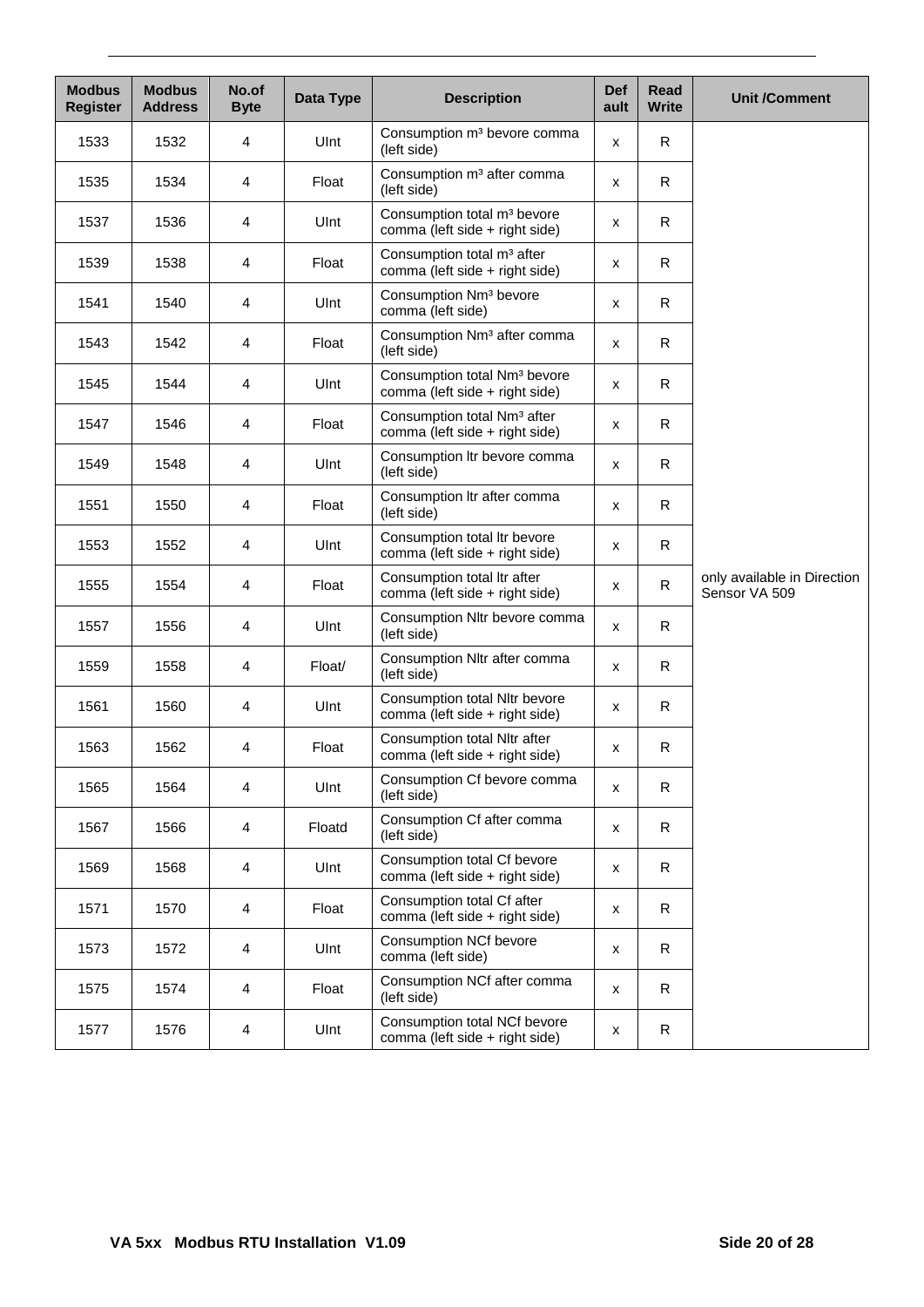| <b>Modbus</b><br><b>Register</b> | <b>Modbus</b><br><b>Address</b> | No.of<br><b>Byte</b> | Data Type   | <b>Description</b>                                             | <b>Def</b><br>ault | Read<br><b>Write</b> | <b>Unit /Comment</b>                         |
|----------------------------------|---------------------------------|----------------------|-------------|----------------------------------------------------------------|--------------------|----------------------|----------------------------------------------|
| 1579                             | 1578                            | 4                    | Float/Dword | Consumption total NCf after<br>comma (left side + right side)  | $\mathbf{x}$       | R                    |                                              |
| 1581                             | 1580                            | 4                    | UInt/Dword  | Consumption kg bevore comma<br>(left side)                     | X                  | R                    |                                              |
| 1583                             | 1582                            | 4                    | Float/Dword | Consumption kg after comma<br>(left side)                      | X                  | R                    |                                              |
| 1585                             | 1584                            | 4                    | UInt/Dword  | Consumption total kg bevore<br>comma (left side + right side)  | X                  | R                    |                                              |
| 1587                             | 1586                            | $\overline{4}$       | Float/Dword | Consumption total kg after<br>comma (left side + right side)   | X                  | R.                   | only available in<br><b>Direction Sensor</b> |
| 1589                             | 1588                            | 4                    | UInt/Dword  | Consumption kWh bevore<br>comma (left side)                    | X                  | R.                   | VA 509                                       |
| 1591                             | 1590                            | 4                    | Float/Dword | Consumption kWh after comma<br>(left side)                     | X                  | R                    |                                              |
| 1593                             | 1592                            | 4                    | UInt/Dword  | Consumption total kWh bevore<br>comma (left side + right side) | X                  | R                    |                                              |
| 1595                             | 1594                            | $\overline{4}$       | Float/Dword | Consumption total kWh after<br>comma (left side + right side)  | X                  | R                    |                                              |

## **Remark:**

| For sensors VA500B / VA520B (bi-directional) applies:       |                |
|-------------------------------------------------------------|----------------|
| Values for the "Green" direction can be read from registers | 1000 - 1600.   |
| Values for the "Blue" direction can be read from registers  | 10000 - 11600. |

Register address for values in direction "Blue" = Register address in direction "Green" + 9000

### **Example for consumption in m³**

| Value for direction "Green" Register Address | 1268                                      |
|----------------------------------------------|-------------------------------------------|
| Value for direction "Blue" Register address  | $10268 \rightarrow (1268 + 9000 = 10268)$ |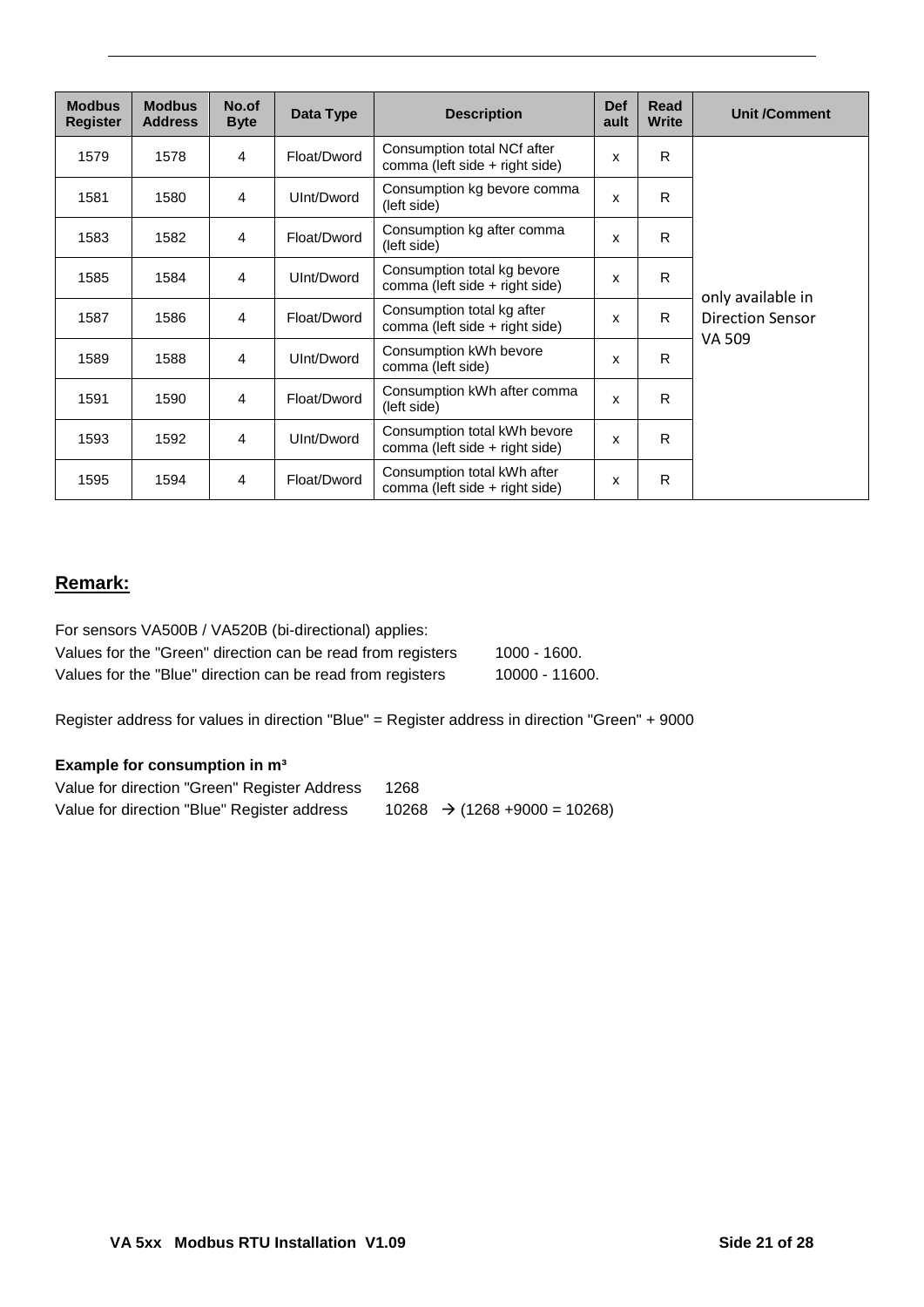# <span id="page-21-0"></span>**7.3 Device settings register**

| <b>Modbus</b><br><b>Register</b> | <b>Modbus</b><br><b>Address</b> | No.of<br><b>Byte</b> | Data Type          | <b>Description</b>        | <b>Default</b><br><b>Setting</b> | Read<br><b>Write</b> | <b>Unit /Comment</b>                                                                                              |
|----------------------------------|---------------------------------|----------------------|--------------------|---------------------------|----------------------------------|----------------------|-------------------------------------------------------------------------------------------------------------------|
| 2001                             | 2000                            | $\overline{2}$       | U <sub>Int16</sub> | Modbus ID                 | $\mathbf{1}$                     | R/W                  | Modbus ID $1247$                                                                                                  |
| 2002                             | 2001                            | $\overline{2}$       | UInt16             | <b>Baudrate</b>           | $\overline{4}$                   | R/W                  | $0 = 1200$<br>$1 = 2400$<br>$2 = 4800$<br>$3 = 9600$<br>$4 = 19200$<br>$5 = 38400$<br>$6 = 57600$<br>$7 = 115200$ |
| 2003                             | 2002                            | $\overline{2}$       | U <sub>Int16</sub> | Parity                    | 1                                | R/W                  | $0 = none$<br>$1 = even$<br>$2 =$ odd                                                                             |
| 2004                             | 2003                            | $\overline{2}$       | U <sub>Int16</sub> | <b>Number of Stopbits</b> |                                  | R/W                  | $0 = 1$ Stop Bit<br>$1 = 2$ Stop Bit                                                                              |
| 2005                             | 2004                            | $\overline{2}$       | U <sub>Int16</sub> | Word Order                | 0xABCD                           | R/W                  | $0xABCD = Big Endian$<br>0xCDAB = Middle Endian                                                                   |

# <span id="page-21-1"></span>**7.3.1 Modbus Settings (2001…2005)**

## <span id="page-21-2"></span>**7.3.2 Display Settings (2007…2009)**

| <b>Modbus</b><br><b>Register</b> | <b>Modbus</b><br><b>Address</b> | No.of<br><b>Byte</b> | Data Type          | <b>Description</b>                      | <b>Default</b><br><b>Setting</b> | <b>Read</b><br><b>Write</b> | <b>Unit /Comment</b>                                                                                                                                         |
|----------------------------------|---------------------------------|----------------------|--------------------|-----------------------------------------|----------------------------------|-----------------------------|--------------------------------------------------------------------------------------------------------------------------------------------------------------|
| 2007                             | 2006                            | 2                    | Ulnt <sub>16</sub> | <b>Display Rotation</b><br>Auto dimming | $\Omega$                         | R/W                         | bit 0: $0 = 0^\circ$ , 1 = 180°<br>bit 1: $0 =$ Autodimm off<br>$1 =$ Autodimm on<br>bit 2 to 7 reserved<br>bit 8 to 15 Autodimm Time<br>(max. 240 Minutes)" |
| 2008                             | 2007                            | 2                    | UInt16             | BackLight<br><b>Brightness</b>          | 80                               | R/W                         | 0 to 100%                                                                                                                                                    |
| 2009                             | 2008                            | 2                    | UInt16             | Language                                | $\Omega$                         | R/W                         | $0 =$ English<br>$1 = Deutsch$<br>$2 =$ Spanish<br>$3 =$ French                                                                                              |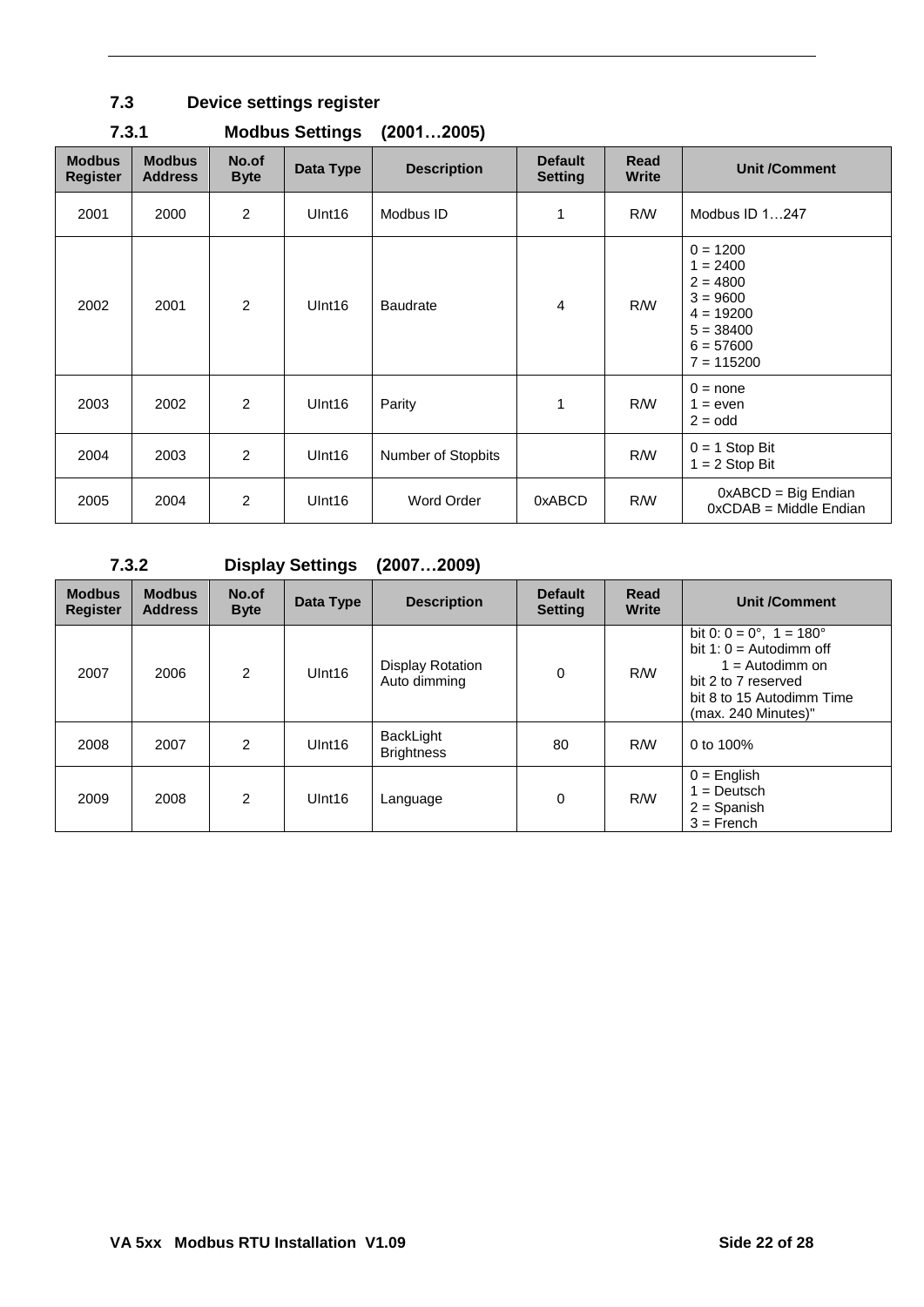| <b>Modbus</b><br><b>Register</b> | <b>Modbus</b><br><b>Address</b> | No.of<br><b>Byte</b>    | Data Type          | <b>Description</b>                                               | <b>Default</b><br><b>Setting</b> | Read<br>Write | <b>Unit /Comment</b>                                                                                                                    |
|----------------------------------|---------------------------------|-------------------------|--------------------|------------------------------------------------------------------|----------------------------------|---------------|-----------------------------------------------------------------------------------------------------------------------------------------|
| 2021                             | 2020                            | 16                      | String             | Sensor Location                                                  | $\mathbf{H}$                     | R/W           |                                                                                                                                         |
| 2029                             | 2028                            | 4                       | Uint <sub>32</sub> | Calibrated GasType as<br>index                                   | 0                                | R/W           | index to Get Gas Names as<br>String see chapter 7.4                                                                                     |
| 2031                             | 2030                            | 4                       | Uint32             | GasSubType (only<br>available if Calibrated<br>GasType is Air)   | 0                                | R/W           | $0 = Air$<br>$1 = CO2$<br>$2 = N2O$<br>$3 = N2$<br>$4 = 02$<br>$5 = NG$<br>$6 = AR$<br>$7 = He$<br>$8 = H2$<br>$9 = C3H8$<br>$10 = CH4$ |
| 2033                             | 2032                            | 4                       | Uint32             | Unit Length as index to Unit<br>Table                            | 64<br>(mm)                       | R/W           |                                                                                                                                         |
| 2035                             | 2034                            | 4                       | Uint32             | Unit Flow as index to Unit<br>Table                              | 14<br>(m <sup>3</sup> /h)        | R/W           |                                                                                                                                         |
| 2037                             | 2036                            | 4                       | Uint <sub>32</sub> | Unit Velocity as index to<br>Unit Table                          | 10<br>(m/s)                      | R/W           |                                                                                                                                         |
| 2039                             | 2038                            | $\overline{4}$          | Uint32             | Unit Consumption as index<br>to Unit Table                       | 24 (m <sup>3</sup> )             | R/W           |                                                                                                                                         |
| 2041                             | 2040                            | 4                       | Uint32             | Unit Temperature as index<br>to Unit Table                       | 1 $(^{\circ}C)$                  | R/W           |                                                                                                                                         |
| 2043                             | 2042                            | 4                       | Uint32             | Unit Pressure as index to<br>Unit Table                          | 38<br>(mbar)                     | R/W           |                                                                                                                                         |
| 2045                             | 2044                            | 4                       | Float              | Diameter at the Unit<br>programmed above                         |                                  | R/W           |                                                                                                                                         |
| 2047                             | 2046                            | 4                       | Float              | Reference Temperature in<br>Unit programmed above                | 20                               | R/W           |                                                                                                                                         |
| 2049                             | 2048                            | 4                       | Float              | Reference Pressure in Unit<br>programmed above                   | 1000                             | R/M           |                                                                                                                                         |
| 2051                             | 2050                            | 4                       | Float              | System Pressure in Unit<br>programmed above                      | 5000                             | R/W           |                                                                                                                                         |
| 2053                             | 2052                            | 4                       | Float              | Zero Point of Velocity in<br>Unit programmed above               | 0                                | R/W           |                                                                                                                                         |
| 2055                             | 2054                            | 4                       | Float              | Min Velocity in Unit<br>programmed above                         | 0                                | R/W           |                                                                                                                                         |
| 2057                             | 2056                            | 4                       | Float              | LowPass Filter Time for<br>Flow and Velocity in ms               | 100                              | R/W           |                                                                                                                                         |
| 2059                             | 2058                            | 4                       | Uint32             | Average Time to Build<br>Average (1 to 1440<br>minutes)          | 60                               | R/W           |                                                                                                                                         |
| 2061                             | 2060                            | 4                       | Float              | <b>HeatRating for Flammable</b><br>gases at 0°C /<br>1013.25mbar | 0                                | R/W           |                                                                                                                                         |
| 2063                             | 2062                            | $\overline{\mathbf{4}}$ | Uint32             | next Cal Date                                                    | CalDat<br>$e + 2$<br>Years       | R/M           | UnixTime                                                                                                                                |

<span id="page-22-0"></span>**7.3.3 Device Settings (2021…2063)**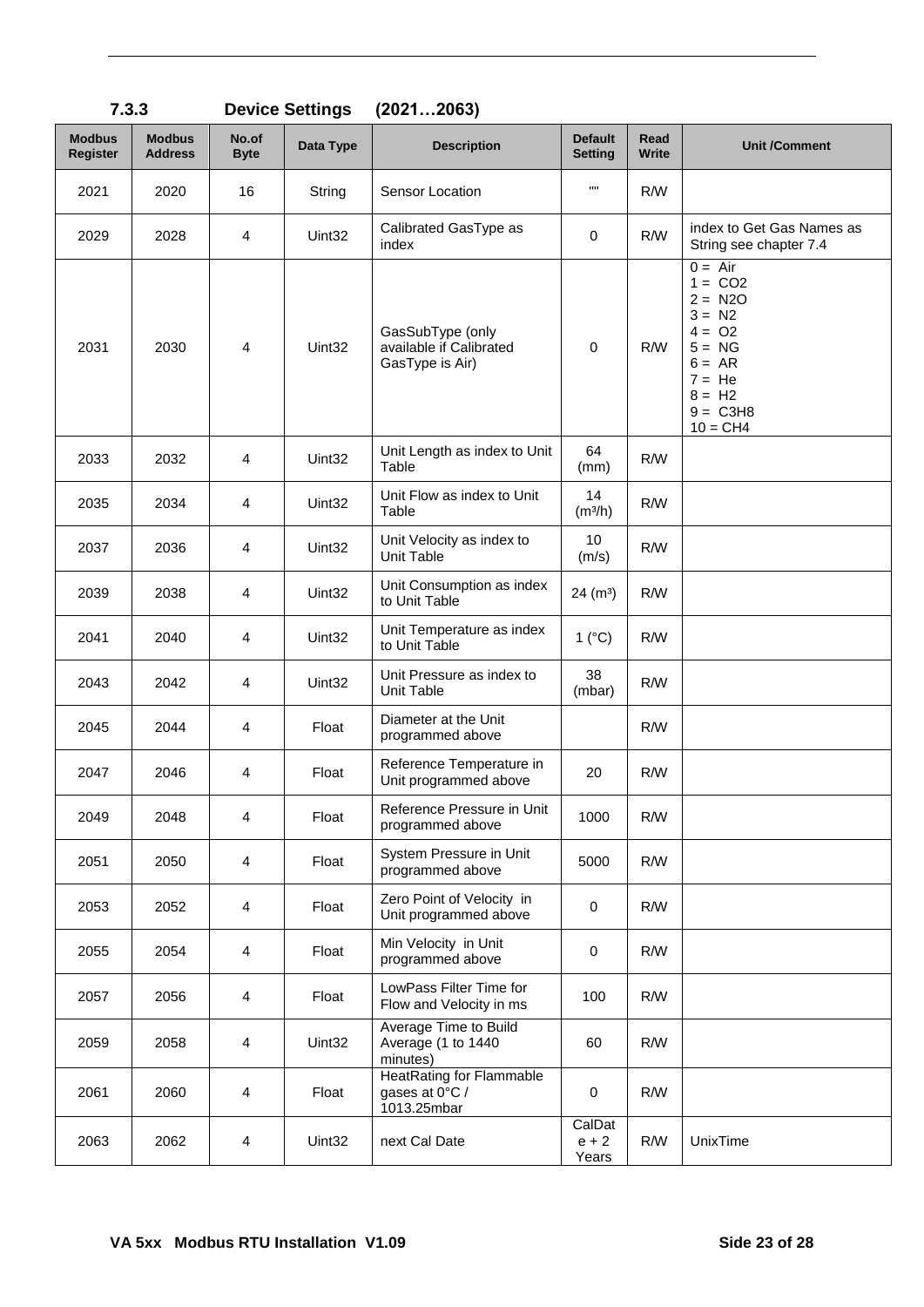| <b>Modbus</b><br><b>Register</b> | <b>Modbus</b><br><b>Address</b> | No.of<br><b>Byte</b> | Data Type | <b>Description</b>                                                 | <b>Default</b><br><b>Setting</b> | Read<br>Write | <b>Unit /Comment</b>                                                                                                            |
|----------------------------------|---------------------------------|----------------------|-----------|--------------------------------------------------------------------|----------------------------------|---------------|---------------------------------------------------------------------------------------------------------------------------------|
| 2081                             | 2080                            | 4                    | Float     | Relais Mode as index                                               | 1                                | R/W           | $0 = none$<br>$1 = Puls$<br>$2 =$ Alarm                                                                                         |
| 2083                             | 2082                            | 4                    | Float     | Unit Puls from Unit Table                                          | $U_{m3}$                         | R/W           | $U_{\text{m3}}$<br>$U$ _ltr<br>$U_{\_}cf$<br>$U_k$                                                                              |
| 2085                             | 2084                            | 4                    | Float     | Pulse Value (value where<br>is generated a new puls)               | 1                                | R/W           |                                                                                                                                 |
| 2087                             | 2086                            | 4                    | Float     | <b>Pulse Polarity</b>                                              | 1                                | R/W           | $0 = neg$<br>$1 = pos$                                                                                                          |
| 2089                             | 2088                            | 4                    | Float     | Unit Alarm from Unit Table                                         | U_GRA<br>$D_C$                   | R/W           | $U_{m,s}$<br>$U$ m3 h<br>U_ltr_s<br>$U_{cm}$<br>U_kg_min<br>$U_kg_s$<br>U_GRAD_C<br>U_GRAD_F                                    |
| 2091                             | 2090                            | 4                    | Float     | Alarm Value in Unit above                                          | 25                               | R/W           |                                                                                                                                 |
| 2093                             | 2092                            | 4                    | Float     | Alarm Hysteresis in Unit<br>above                                  | 1                                | R/W           |                                                                                                                                 |
| 2095                             | 2094                            | 4                    | Float     | Alarm at overshot or<br>undershot as index                         | 1                                | R/W           | $0 =$ undershot<br>$1 =$ overshot                                                                                               |
| 2113                             | 2112                            | 4                    | Float     | Reset to Factory Defaults                                          |                                  | W             | send Serial Number to this<br>adr. to set factory defaults                                                                      |
| 2115                             | 2114                            | 4                    | Float     | Consumption at<br>programmed unit above                            |                                  | W             | if not locked, value to set<br>consumption                                                                                      |
| 2117                             | 2116                            | 4                    | Float     | <b>Reset Min/Max Values</b>                                        |                                  | W             |                                                                                                                                 |
| 2119                             | 2118                            | 4                    | Float     | <b>Reset AV Values</b>                                             |                                  | W             |                                                                                                                                 |
| 2121                             | 2120                            | 4                    | Float     | <b>Temperature Correction</b><br>Value at unit programmed<br>above |                                  | R/W           | Write the actual measured<br>Temperature value to this<br>register<br>at read the offset to internal<br>temperature is returned |
| 2123                             | 2122                            | 4                    | Float     | Set or Clear<br><b>RemoteControll State</b>                        |                                  | R/W           | $0 =$ cleared all other means<br>remote controlled                                                                              |
| 2125                             | 2124                            | 4                    | Float     | User offset pressure                                               |                                  | R/W           | only with pressure option<br>available                                                                                          |
| 2127                             | 2126                            | 4                    | Float     | Consumption (left side) at<br>programmed unit above                |                                  | R/W           | only available in Direction<br>Sensor VA509                                                                                     |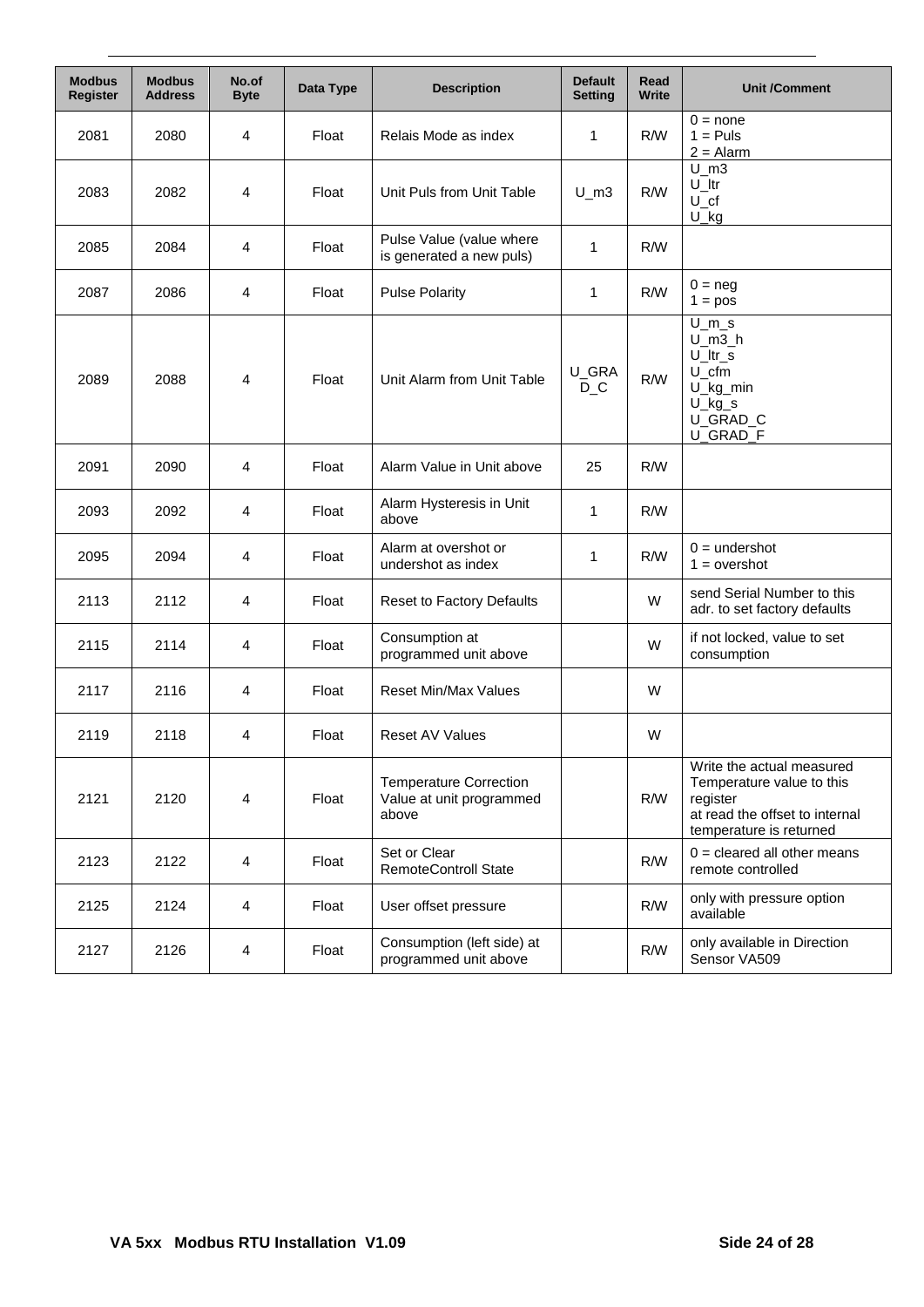| 7.3.4                            |                                 | Analog 420mA Register |                    |                                                                                                                                                             |                                  |                                                                                                                                                                                                                                               |                                                                                                                                                                                                                                                            |  |
|----------------------------------|---------------------------------|-----------------------|--------------------|-------------------------------------------------------------------------------------------------------------------------------------------------------------|----------------------------------|-----------------------------------------------------------------------------------------------------------------------------------------------------------------------------------------------------------------------------------------------|------------------------------------------------------------------------------------------------------------------------------------------------------------------------------------------------------------------------------------------------------------|--|
| <b>Modbus</b><br><b>Register</b> | <b>Modbus</b><br><b>Address</b> | No.of<br><b>Byte</b>  | Data Type          | <b>Description</b>                                                                                                                                          | <b>Default</b><br><b>Setting</b> | Read<br><b>Write</b>                                                                                                                                                                                                                          | <b>Unit /Comment</b>                                                                                                                                                                                                                                       |  |
| 2201                             | 2200                            | 4                     | Ulnt32             | 4-20mA CH1 Selected<br>Value as index                                                                                                                       | 1 or 2                           | R/W                                                                                                                                                                                                                                           | $0 = not used$<br>$1 =$ Flow<br>$2 =$ Velocity<br>$3 = Temperature$                                                                                                                                                                                        |  |
| 2203                             | 2202                            | 4                     | Ulnt32             | Flow:<br>$U_{m3}$<br>(VA520 & VA<br>4-20mA CH1 Unit index<br>570)<br>R/W<br>from unit table for above<br>$U_{m}$ s<br>selected Value<br>(VA500 & VA<br>550) |                                  | U_m3_h,U_Nm3_h,U_m3_<br>min, U_Nm3_min, U_ltr_h, U<br>_Nltr_h,U_ltr_min,U_Nl_mi<br>n,U_ltr_s,U_NI_s,U_cfm,U<br>_Ncfm,U_kg_h,U_kg_min,<br>U_kg_s,U_kW<br>Velocity:<br>U_m_s,U_Nm_s,U_Ft_min<br>,U_Nft_min<br>Temperature:<br>U_GRAD_C,U_GRAD_F |                                                                                                                                                                                                                                                            |  |
| 2205                             | 2204                            | 4                     | Ulnt32             | 4-20mA CH1 Auto or<br><b>Manual Range</b>                                                                                                                   | 0                                | R/W                                                                                                                                                                                                                                           | $0 = AutoRange$<br>$1 =$ Manual Range                                                                                                                                                                                                                      |  |
| 2207                             | 2206                            | 4                     | Ulnt32             | 4-20mA CH1 Scale Low                                                                                                                                        | 0                                | R/W                                                                                                                                                                                                                                           | writable only if Manual<br>Range is selected                                                                                                                                                                                                               |  |
| 2209                             | 2208                            | 4                     | Ulnt <sub>32</sub> | 4-20mA CH1 Scale High                                                                                                                                       | Max Speed                        | R/W                                                                                                                                                                                                                                           | writable only if Manual<br>Range is selected                                                                                                                                                                                                               |  |
| 2211                             | 2210                            | 4                     | UInt32             | 4-20mA CH2 Selected<br>Value as index                                                                                                                       | 3                                | R/W                                                                                                                                                                                                                                           | $0 = not used$<br>$1 = Flow$<br>$2 =$ Velocity<br>$3 = Temperature$                                                                                                                                                                                        |  |
| 2213                             | 2212                            | 4                     | Ulnt <sub>32</sub> | 4-20mA CH2 Unit index<br>from unit table for above<br>selected Value                                                                                        | U_GRAD_C                         | R/W                                                                                                                                                                                                                                           | Flow:<br>U_m3_h,U_Nm3_h,U_m3_<br>min, U_Nm3_min, U_ltr_h, U<br>_Nltr_h,U_ltr_min,U_Nl_mi<br>n, U_ltr_s, U_NI_s, U_cfm, U<br>_Ncfm,U_kg_h,U_kg_min,<br>U_kg_s,U_kW<br>Velocity:<br>U_m_s,U_Nm_s,U_Ft_min<br>,U_Nft_min<br>Temperature:<br>U_GRAD_C,U_GRAD_F |  |
| 2215                             | 2214                            | 4                     | Ulnt32             | 4-20mA CH2 Auto or<br>Manual Range                                                                                                                          | $-20$                            | R/W                                                                                                                                                                                                                                           | $0 = AutoRange$<br>$1 =$ Manual Range                                                                                                                                                                                                                      |  |
| 2217                             | 2216                            | 4                     | Ulnt32             | 4-20mA CH2 Scale Low                                                                                                                                        | 100                              | R/W                                                                                                                                                                                                                                           | writable only if Manual<br>Range is selected                                                                                                                                                                                                               |  |
| 2219                             | 2218                            | 4                     | Ulnt32             | 4-20mA CH2 Scale High                                                                                                                                       | Max Speed                        | R/W                                                                                                                                                                                                                                           | writable only if Manual<br>Range is selected                                                                                                                                                                                                               |  |
| 2221                             | 2220                            | 4                     | UInt32             | 4-20mA CH1 and CH2<br>Current on error as index                                                                                                             |                                  | R/W                                                                                                                                                                                                                                           | $0 =$ is the actual value<br>above 3.8mA or below<br>20.5mA<br>$1 = 22 \text{mA}$ is outputed<br>$2 = 2mA$ is outputed                                                                                                                                     |  |
| 2223                             | 2222                            | 4                     | UInt32             | 4-20mA number of<br>available channels                                                                                                                      | 1                                | R                                                                                                                                                                                                                                             |                                                                                                                                                                                                                                                            |  |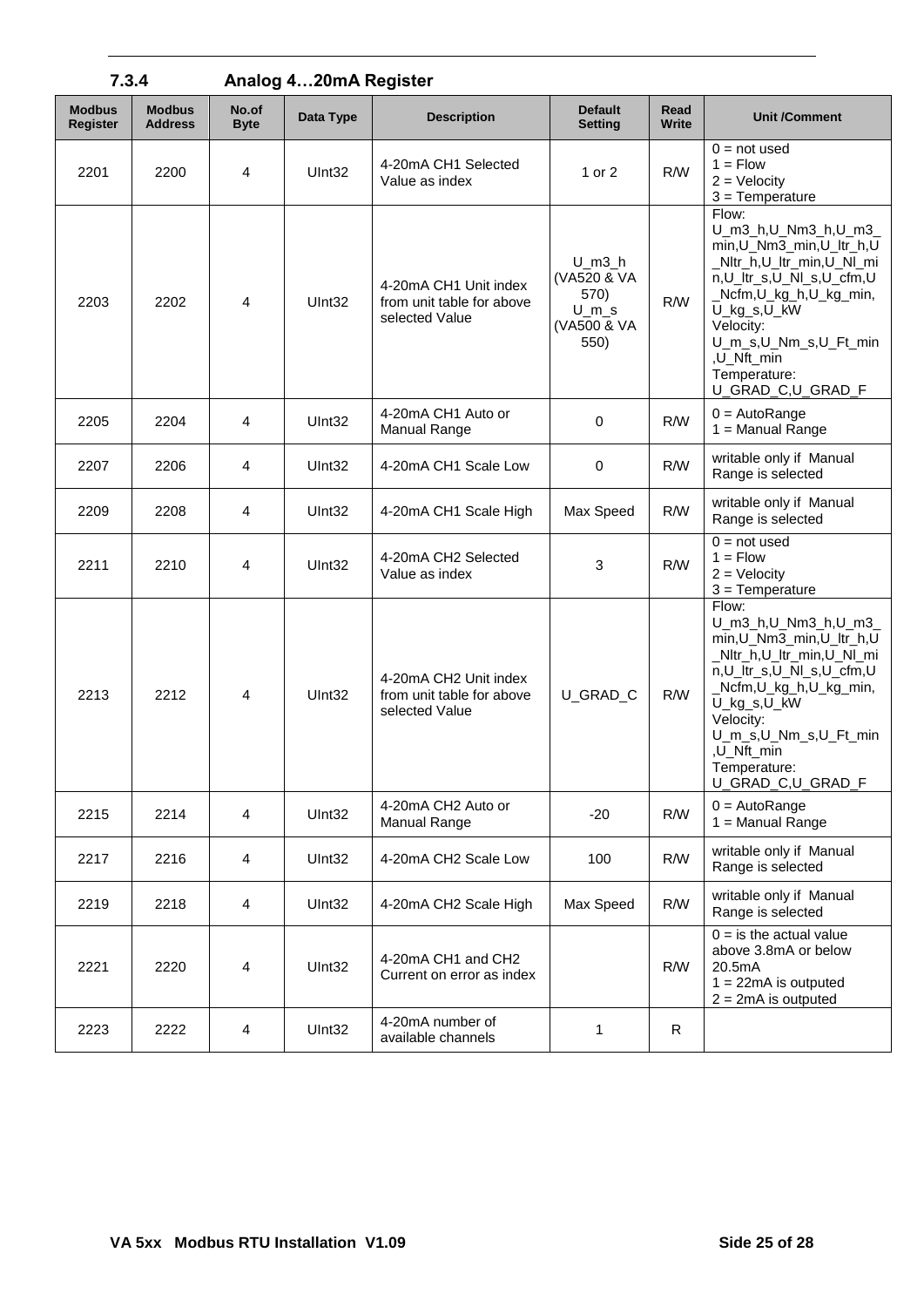<span id="page-25-0"></span>

| <b>Modbus</b><br><b>Register</b> | <b>Modbus</b><br><b>Address</b> | No.of<br><b>Byte</b> | Data Type | <b>Description</b> | <b>Default</b><br><b>Setting</b> | <b>Read</b><br><b>Write</b> | <b>Unit /Comment</b> |  |  |
|----------------------------------|---------------------------------|----------------------|-----------|--------------------|----------------------------------|-----------------------------|----------------------|--|--|
| 2501                             | 2500                            | 16                   | String    | Gas at index 0     | Air                              | R.                          |                      |  |  |
| 2509                             | 2508                            | 16                   | String    | Gas at index 1     |                                  | $\mathsf{R}$                |                      |  |  |
| 2517                             | 2516                            | 16                   | String    | Gas at index 2     |                                  | $\mathsf{R}$                |                      |  |  |
| 2525                             | 2524                            | 16                   | String    | Gas at index 3     |                                  | $\mathsf{R}$                |                      |  |  |
| 2533                             | 2532                            | 16                   | String    | Gas at index 4     |                                  | $\mathsf{R}$                |                      |  |  |
| 2541                             | 2540                            | 16                   | String    | Gas at index 5     |                                  | $\mathsf{R}$                |                      |  |  |
| 2549                             | 2548                            | 16                   | String    | Gas at index 6     |                                  | $\mathsf{R}$                |                      |  |  |
| 2557                             | 2556                            | 16                   | String    | Gas at index 7     |                                  | $\mathsf{R}$                |                      |  |  |
| 2565                             | 2564                            | 16                   | String    | Gas at index 8     |                                  | $\mathsf{R}$                |                      |  |  |
| 2573                             | 2572                            | 16                   | String    | Gas at index 9     |                                  | $\mathsf{R}$                |                      |  |  |
| 2581                             | 2580                            | 16                   | String    | Gas at index 10    |                                  | $\mathsf{R}$                |                      |  |  |
| 2589                             | 2588                            | 16                   | String    | Gas at index 11    |                                  | $\mathsf{R}$                |                      |  |  |
| 2597                             | 2596                            | 16                   | String    | Gas at index 12    |                                  | $\mathsf{R}$                |                      |  |  |
| 2605                             | 2604                            | 16                   | String    | Gas at index 13    |                                  | $\mathsf{R}$                |                      |  |  |
| 2613                             | 2612                            | 16                   | String    | Gas at index 14    |                                  | $\mathsf{R}$                |                      |  |  |

### **7.4 Gas names**

Address of Gasname register: (Value register 2031)\*8 +2500

e.g. Value Register 2031 = 1

Address Gasname register: (1\*8) + 2500 = 2508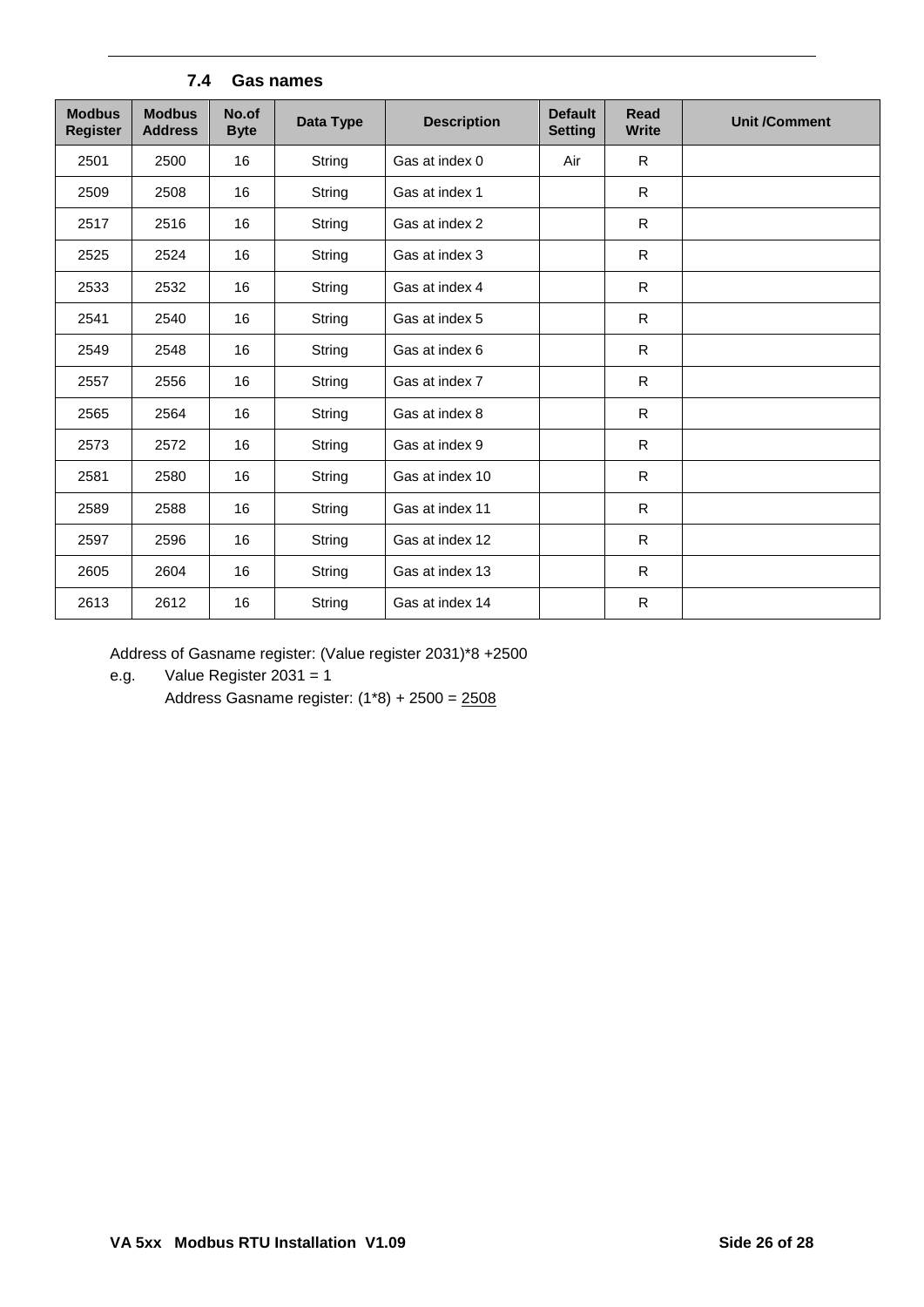<span id="page-26-0"></span>

| <b>Modbus</b><br><b>Register</b> | <b>Modbus</b><br><b>Address</b> | No.of<br><b>Byte</b> | Data Type | <b>Description</b>          | <b>Default</b><br><b>Setting</b> | Read<br><b>Write</b> | <b>Unit /Comment</b>                                                                                                                                                                                                                                                                                                                                 |
|----------------------------------|---------------------------------|----------------------|-----------|-----------------------------|----------------------------------|----------------------|------------------------------------------------------------------------------------------------------------------------------------------------------------------------------------------------------------------------------------------------------------------------------------------------------------------------------------------------------|
| 3001                             | 3000                            | 4                    | Dword     | <b>Mbus Primary Address</b> | 0x01                             | R/W                  | Range 1255                                                                                                                                                                                                                                                                                                                                           |
| 3003                             | 3002                            | $\overline{4}$       | Dword     | Mbus ID                     | $\pmb{0}$                        | R/M                  | Range 099999999                                                                                                                                                                                                                                                                                                                                      |
| 3005                             | 3004                            | 4                    | Dword     | Mbus Medium Index           | 0x0E                             | R/W                  | $0x00 = Other$<br>$0x01 = Oil$<br>$0x02 =$ Electricity<br>$0x03 = Gas$<br>$0x04 = Heat$<br>$0x05 = Steam$<br>$0x06$ = Hot Water<br>$0x07 = Water$<br>$0x08 = H.C.A.$<br>$0x09 =$ Compressed Air<br>$0x0A = C.L.M. - in$<br>$0x0B = C.L.M. - out$<br>$0x0C = Hot Water Mode 2$<br>$0x0D = Water Mode 2$<br>$0x0E = Bus / System$<br>$0x0F =$ Reserved |
| 3007                             | 3006                            | 4                    | Dword     | Mbus Baudrate Index         | 0x03                             | R/W                  | $0x00 = 300$<br>$0x01 = 600$<br>$0x02 = 1200$<br>$0x03 = 2400$<br>$0x04 = 4800$<br>$0x05 = 9600$                                                                                                                                                                                                                                                     |
| 3009                             | 3008                            | 4                    | Dword     | <b>Mbus Manufacturer</b>    | CSI                              | R/W                  | $((CHAR_1 - 64)^* 1024) +$<br>$((CHAR_2 - 64) * 32) +$<br>(CHAR_3 - 64)                                                                                                                                                                                                                                                                              |
| 3011                             | 3010                            | 4                    | Dword     | Number of Mbus values       | 1                                | R/W                  | Range 020                                                                                                                                                                                                                                                                                                                                            |
| 3013                             | 3012                            | 4                    | Dword     | Index of Value #1           | $\pmb{0}$                        | R/W                  |                                                                                                                                                                                                                                                                                                                                                      |
| 3015                             | 3014                            | 4                    | Dword     | Unit Index for Value #1     | 14                               | R/W                  |                                                                                                                                                                                                                                                                                                                                                      |
| 3017                             | 3016                            | 4                    | Dword     | Index of Value #2           |                                  | R/M                  |                                                                                                                                                                                                                                                                                                                                                      |
| 3019                             | 3018                            | 4                    | Dword     | Unit Index for Value #2     |                                  | R/W                  |                                                                                                                                                                                                                                                                                                                                                      |
| 3021                             | 3020                            | 4                    | Dword     | Index of Value #3           |                                  | R/W                  |                                                                                                                                                                                                                                                                                                                                                      |
| 3023                             | 3022                            | 4                    | Dword     | Unit Index for Value #3     |                                  | R/W                  |                                                                                                                                                                                                                                                                                                                                                      |
| 3025                             | 3024                            | 4                    | Dword     | Index of Value #4           |                                  | R/W                  |                                                                                                                                                                                                                                                                                                                                                      |
| 3027                             | 3026                            | 4                    | Dword     | Unit Index for Value #4     |                                  | R/W                  |                                                                                                                                                                                                                                                                                                                                                      |
| to                               |                                 |                      |           |                             |                                  |                      |                                                                                                                                                                                                                                                                                                                                                      |
| 3089                             | 3038                            | 4                    | Dword     | Index of Value #20          |                                  | R/W                  |                                                                                                                                                                                                                                                                                                                                                      |
| 3091                             | 3040                            | $\overline{4}$       | Dword     | Unit Index for Value #20    |                                  | R/W                  |                                                                                                                                                                                                                                                                                                                                                      |

# **7.5 MBus Register**

## **7.6 Data format test register (64001… 64003)**

<span id="page-26-1"></span>

| <b>Modbus</b><br><b>Register</b> | <b>Modbus</b><br><b>Address</b> | No.of<br><b>Byte</b> | Data Type | <b>Description</b> | <b>Default</b><br><b>Setting</b> | Read<br><b>Write</b> | Unit /Comment         |
|----------------------------------|---------------------------------|----------------------|-----------|--------------------|----------------------------------|----------------------|-----------------------|
| 64001                            | 64000                           |                      | Dword     | 1000000            | v                                |                      | format test for Dword |
| 64003                            | 64002                           |                      | float     | 1000000.0          | v                                |                      | format test for float |